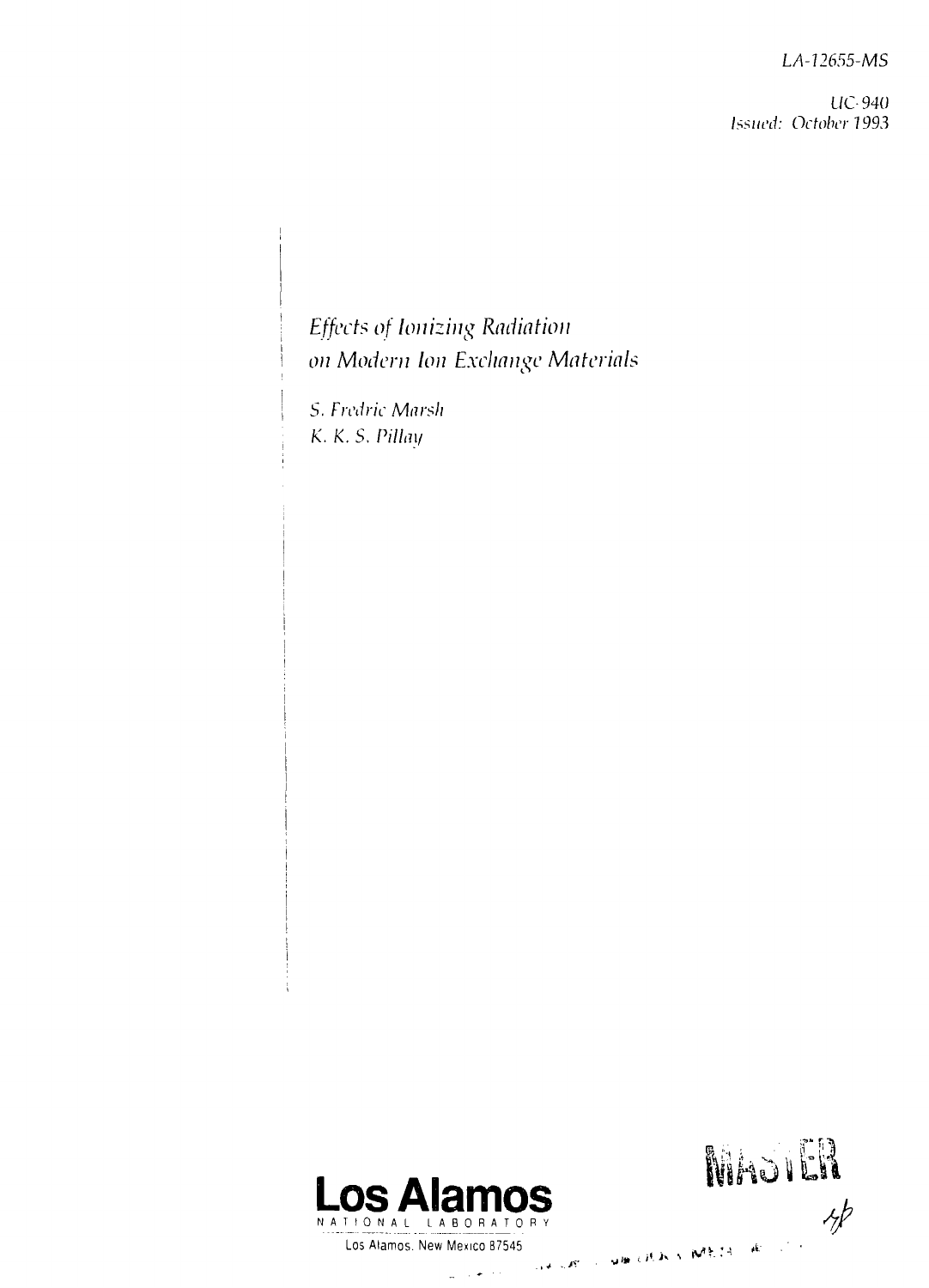# CONTENTS

| L              |                             |  |
|----------------|-----------------------------|--|
| $\Pi$ .        |                             |  |
| HL.            | A.<br>В.<br>$\mathcal{C}$ . |  |
| IV             |                             |  |
| V.             |                             |  |
| VI.            |                             |  |
| VII.           |                             |  |
| VIII.          |                             |  |
| $IX$ .         |                             |  |
| $\mathbf{X}$ . |                             |  |
|                |                             |  |
|                |                             |  |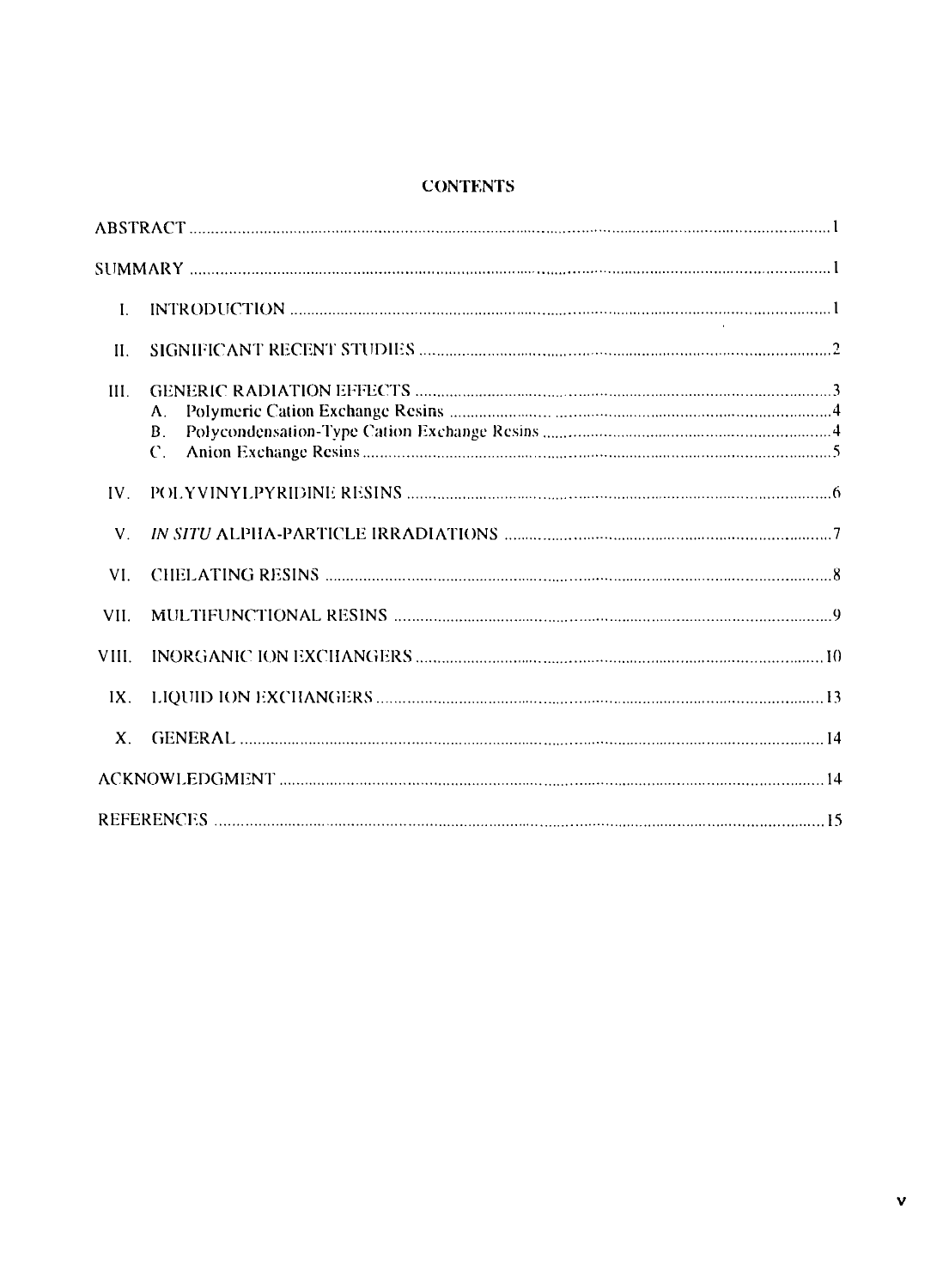## **EFFECTS OF IONIZING RADIATION ON MODERN ION EXCHANGE MATERIALS**

**by**

**S. Fredric Marsh and K. K. S. Pillay**

#### **ABSTRACT**

**We review published studies of the effects of ionizing radiation on ion exchange materials, emphasizing those published in recent years. A brief overview is followed by a** more **detailed examination of recent developments. Our review includes styrene/divinylhenzene copolymers with cation-exchange or anion-exchange functional groups, polyvinylpyridine anion exchangers, chelating resins, multifunctional resins, and inorganic exchangers. In general, strong-acid cation exchange resins are more resistant to radiation than arc strong-base anion exchange resins, and polyvinylpyridine resins are more resistant than polystyrene resins. Cross-linkage, salt form, moisture content, and the surrounding medium all affect the radiation stability of a specific exchanger. Inorganic exchangers usually, hut not always, exhibit high radiction resistance. Liquid ion exchangers, which have been used so extensively in nuclear processing applications, also are included.**

# **SUMMARY**

We have updated earlier published reviews of the effects of ionizing radiation on ion exchangers, expanding our coverage to reflect the growing importance of inorganic exchangers, chelating resins, multifunctional resins, and liquid ion exchangers. In addition to reviewing the general effects of radiation, we have highlighted studies in which specific anion exchangers were subjected to high levels of *in situ* alpha particles. Although some investigators have tried to systematically study the effects of radiation on several new ion exchangers and confirm previous findings, appreciable gaps remain in our understanding of these radiation-damage mechanisms.

Radiation stability is a particularly important consideration when selecting materials for processing nuclear waste. We therefore cite a just-completed evaluation of 60 candidate absorbers for partitioning Hanford lligh-I.evel Tank waste. The most promising absorbers identified in that study should be evaluated for their radiation stabilities, when such information is not already available.

#### **I. INTRODUCTION**

Ion exchangers have always had a major role in pollution abatement in nature. Natural ion exchangers, such as soils, sand, clays, rocks, and decayed plant materials help protect aquifers by removing a variety of surface contaminants. The advent of synthetic ion exchangers just before the discovery of nuclear fission allowed a syncrgism between these two technologies that contributed to significant advances in both fields. Consequently, the nuclear industry has become a major user of ion exchange technology.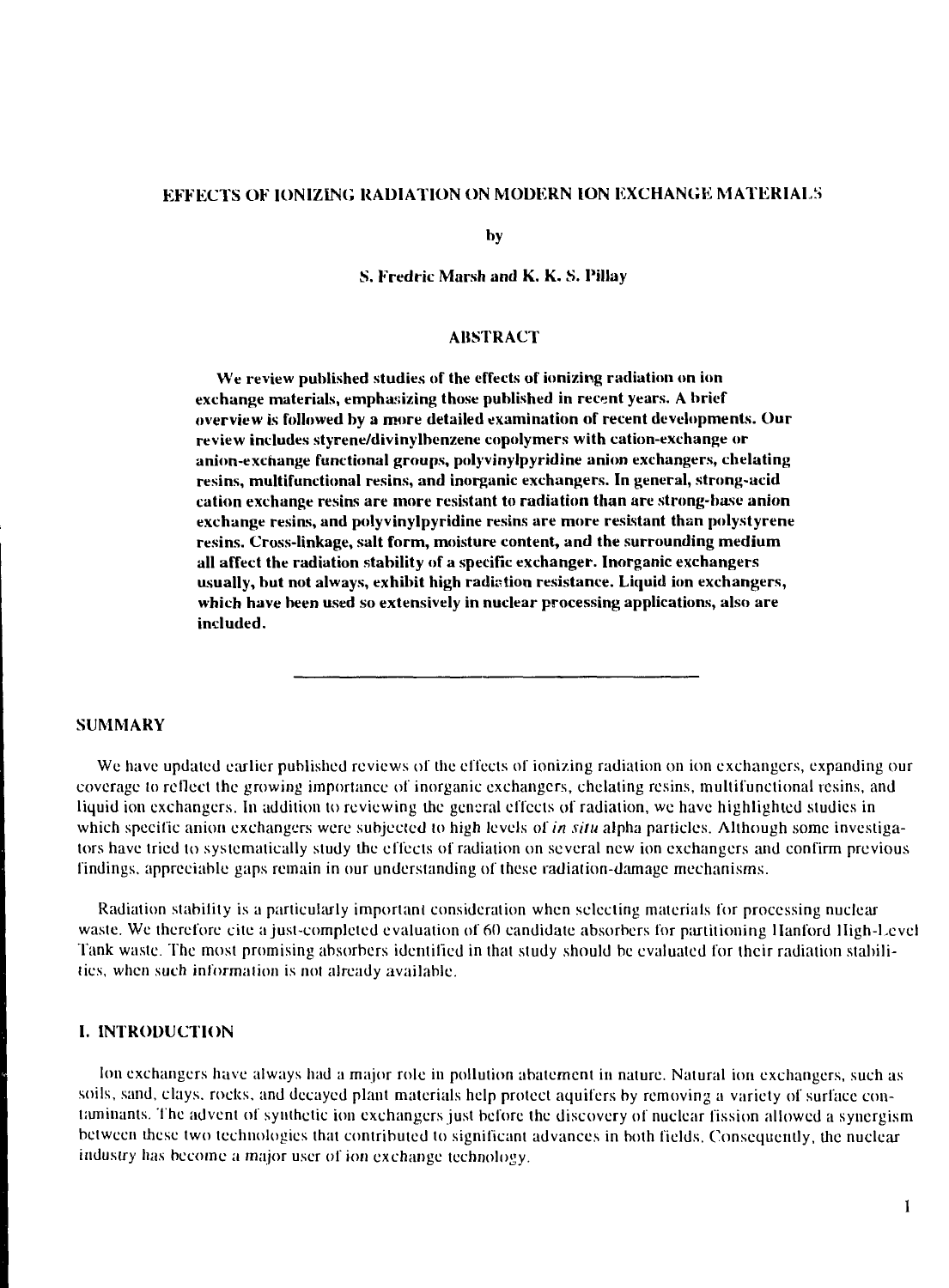Major users of ion exchangers within the nuclear industry are the co-mercial nuclear power plants and the producers of fissile and fertile materials for civilian and defense applications. In particular, modern organic ion exchange resins are extensively used to purify the aqueous coolant systems of nuclear power plants. Numerous ionexchanger systems and technologies are used worldwide to maintain the aqueous coolant systems of approximately 415 land-based nuclear power plants and an equal number of nuclear plants used for marine propulsion. The stringent requirements of reactor coolant systems make most nuclear facilities large-scale users of organic ion exchange resins. Between 10,000 and 25,000 liters of ion exchangers are used annually for coolant maintenance in a typical nuclear facility.<sup>1</sup> These facilities also use large quantities of organic and inorganic ion exchangers for waste management and pollution abatement.

A unique pollution abatement application of ion exchangers currently receiving much attention is in the isolation of hazardous components of high level nuclear wastes from fuel reprocessing. Decades of reprocessing irradiated fuel from production reactors at nuclear defense sites has left large quantities of highly radioactive wastes in underground storage tanks. The US Department of Energy is committed to recovering and concentrating the hazardous components from these wastes to isolate them from the biosphere. Ion exchangers that can function in an intense radiation environment are highly desirable for this application.

Ion exchangers used in the nuclear industry are subjected to ionizing radiation fields of varying intensities. Because extended exposure to ionizing radiation is known to damage ion exchangers, $2.3$  there is great interest in understanding the radiolytie damage mechanisms and in developing materials that offer greater resistance lo such hostile environments. Attempts to develop a detailed understanding of the damage mechanisms have been only partially successful. Nevertheless, properties of radiation-resistant substrates have been identified and used to make improved ion exchangers for the nuclear industry. Such changes in the molecular design of organic resins have improved their radiation resistance, which in turn has resulted in superior materials for specialized applications.

During the past six decades, many hundreds of ion exchange materials have been synthesized and tested. Few, however, have achieved industrial importance. Because the nuclear industry relies heavily on synthetic organic ion exchangers, this is the type most extensively studied for radiation effects. However, improved new ion exchangers of other types are also needed for applications requiring intense radiation exposures and corrosive chemical environments. In recognition of this need, new materials are continually being examined for a variety of nuclear process environments.

Ion exchange materials used in nuclear material processing are not only subjected to ionizing radiation, they often encounter a hostile chemical environment as well. This combination of aggressive conditions can degraJe many ion exchange materials. Because the behavior of ion exchangers subjected to ionizing radiation in typical processing media greatly interests chemists, it has been the subject of many published studies. Three major surveys have reviewed this literature.<sup>2,3,4</sup> A concise tabulation of the key features of these studies is presented in a companion publication to one of these surveys.<sup>5</sup>

The objective of our review is to examine this expanding knowledge base and to highlight new developments relevant to radiation effects on ion exchangers. This report is primarily organized by generic types of ion exchangers. Because few *in situ* irradiation experiments have been published, we devote a separate section to some unique *in situ* experiments and their results.

# II. SIGNIFICANT RECENT STUDIES

To locate significant new information, we examined experimental studies and literature reviews published since the last comprehensive survey,<sup>4</sup> which extended through 1984. Several groups of researchers from the former Soviet Union, the Czech Republic, Hgypt, and India reported the effects of radiation on ion exchange resins<sup>6-13</sup> Because these studies only confirm previous investigations, we chose not to devote space to them in this review.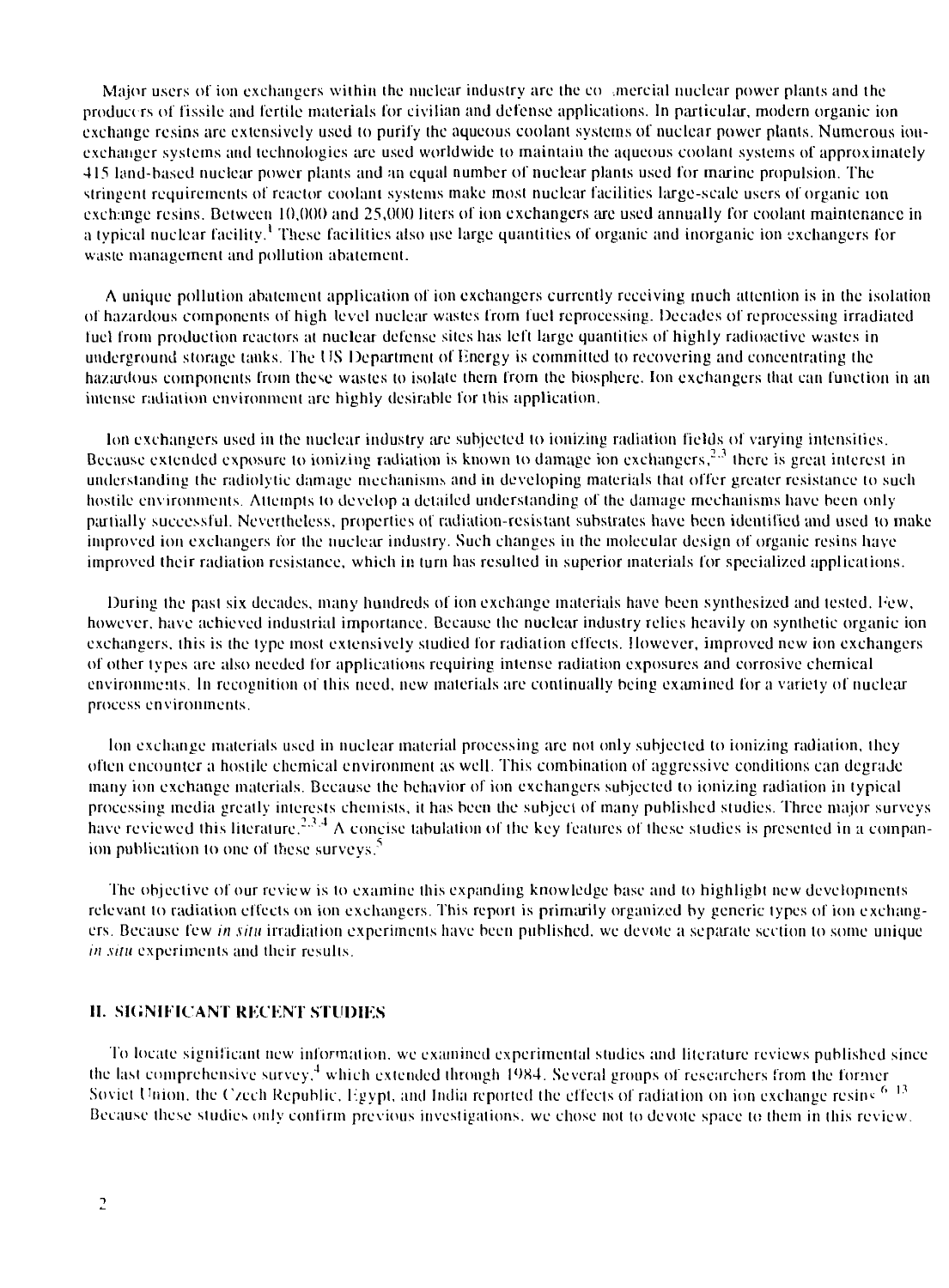Recovery operations at the Three Mile Island-11 reactor, however, produced some noteworthy studies.<sup>14,15</sup> Those investigations were made to determine the maximum permissible loading of the resins. The research was necessarily limited to the polymeric strong-acid cation exchange resins and the strong-base, quaternary ammonium-typ^ anion exchange resins in use at TMI-2. The investigators measured resin-related gas generation, physical damage, increased corrosion of waste containers, and changes in resin pH and flow rate.

An extension of these TM1-2 studies by McConnel et al.<sup>16</sup> was one of the few published *in situ* irradiation studies. The Epicor-II prefilters, which consist of a layered mixture of inorganic and organic cation exchangers, received approximately 1 MGy<sup>a</sup> of cumulative dose from mixed fission products during nine years of TMI-2 cleanup operations. The effects of this *in .situ* exposure were not significantly different from those of exposing similar resin to comparable doses of external radiation.

Other publications since 1984 established the superior radiation resistance of a new macroporous polyvinylpyridine anion exchange resin, Reillex<sup>TM</sup> HPQ.<sup>17</sup> The effects of *in situ* alpha particles were measured on six stronj six strong-base anion exchange resins, which included ReillexIM  **IIPQ.<sup>1</sup> "** These studies are discussed in later sections.

A novel proposal to use well-characterized ion exchangers to measure very high Jose rates, where conventional radiation dosimetry is not feasible, seems worthy of further examination.<sup>8</sup> Finally, a discussion of radiation stability<sup>19</sup> was included in a review of ion exchange technology in the nuclear fuel cycle published by the International Atomic Fnergy Agency.

# **III. GENERIC RADIATION EFFECTS**

lonizing radiation doses in the range of  $10^5$  Gy significantly alter the properties of most synthetic organic ion exchangers. High absorbed doses affect exchange capacity, selectivity, and exchange kinetics. Other physical and chemical characteristics also change. In general, anion exchangers suffer more radiation damage than do cation exchangers. Radiolytic effects on ion exchangers depend on the nature of the resin itself: its chemical composition, ionic form, moisture content, swelling characteristics, and the extent of cross-linkage in the macromolecular structure. Radiolytic changes are also affected by the  $\sqrt{v}$  of radiation and the resin environment during the irradiation.

Ionizing radiation acts on synthetic organic ion  $e_i$ , nagers in two ways. First, direct radiolytic effects lead to the scission of functional groups, the formation of free radicals, and hydrolytic reactions of the species formed. Second, interactions occur between the ion exchanger and highly reactive radiolysis products in the surrounding medium.

Investigators have proposed mechanisms for the observed radiolylic effects on synthetic organic resins, based on knowledge of the radiolysis of synthetic polymers in water.<sup>2,20-23</sup> However, our present knowledge is inadequate to evaluate the reaction-rate constants of the controlling radiolytic processes or to develop useful models for radiolysis in ion exchangers. Many radiation studies have been confirmed by investigations of similar types of resins of different origin: nevertheless, disagreements exist in several areas and some conclusions remain debatable.

Research with *in situ* radiation sources is especially desirable, but such experiments are especially challenging because all post-irradiation measurements must be done on radioactive resin. For this reason, nearly all published data are from resins exposed to external sources, such as x-ray machines,  $^{60}$ Co, electron accelerators, and in a few eases research reactors. A separate section of this report discusses experiments in which modern ion exchange resins have been subjected lo *in situ* alplu: particles: such studies are particularly relevant because they closely simulate die actual processing environment.

<sup>&</sup>lt;sup>4</sup>Gray is the SI unit of absorbed dose. 1 Gy = 1 J/kg = 100 rad.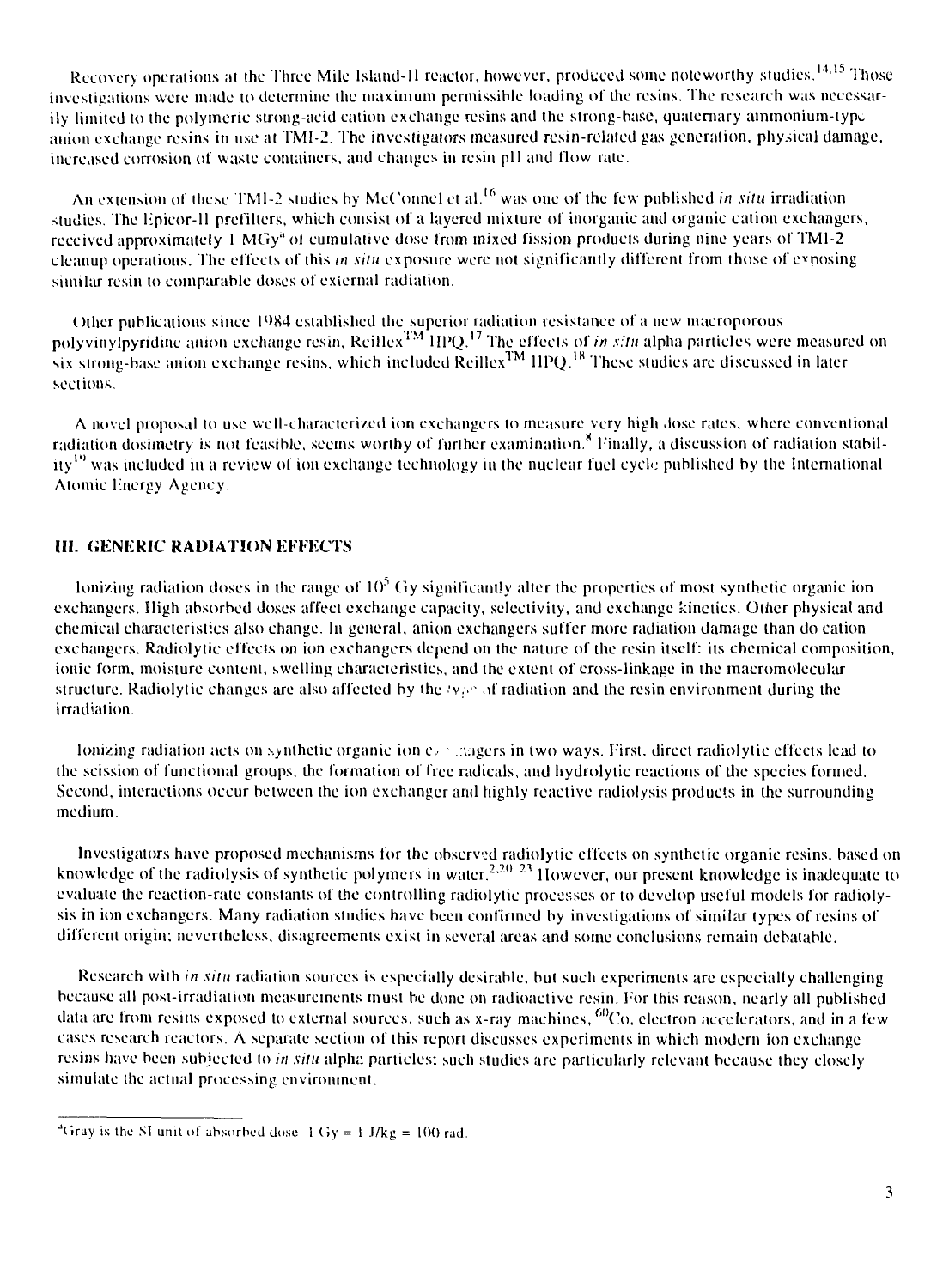Properties of ion exchange resins and irradiation effects thai can be quantified for comparison purposes include (a) radiation chemical yield or  $G$ -value, (b) swelling/shrinkage of the resin matrix, (c) weight change, (d) solubility, (e) gas evolution,  $(1)$  water content and  $(g)$  formation of ionic species. These data and their original references are compiled in the two reviews cited earlier. $2.4$ 

#### **A. Polymeric Cation Exchange Resins**

The commercial importance of polymeric cation exchangers, such as the styrene-divinylbenzene-sulfonic acid resins, has focused experimental studies on this type. Studies have demonstrated that the radiation chemical stability of polymeric cation exchange resins depends on the degree of cross-linkage of their macromolecular structure. (The cross-linkage of polymeric resins is defined as the percent divinylbenzene used in the resin preparation.)

Early work by Wedermeyer<sup>24</sup> and Cathers<sup>25</sup> and later contributions by Semushin<sup>26</sup> and Kiseleva<sup>27</sup> are typical of studies that demonstrate the relationship between resin cross-linkage and radiation stability. Many other investigators also have concluded that higher cross-linkage increases the radiation stability of synthetic organic ion exchange resins.<sup>28/37</sup> However, a few exceptions to this generalization, such as those reported by Tulupov,<sup>29</sup> do exist.

A common measure of ion exchanger stability is the change in total exchange capacity as a function of radiation dose. Many commercial polymeric cation exchangers have been evaluated in this way.<sup>5</sup> However, very few experimental studies of radiation-induced chemical effects yield quantitative data that can be extended to an entire class of synthetic resins.

Differing results from various experimental studies may partly reflect differences in resin constituents. Such differences can stem from common impurities in the polymerization reactants. This was demonstrated by Wiley and coworkers<sup>34,38,39</sup> in their systematic comparison of the constituents of commercial divinylbenzene, and of the radiation stabilities of various resins with known constituents.

# **B. Polvcondensation-Type Cation Exchange Resins**

Cation exchange resins of the polycondensation type are more resistant to radiation damage than are polymeric resins, although their chemical, mechanical, and thermal properties are significantly worse. This generalization is confirmed by experimental studies of many organic resins.<sup>2,25,40–48</sup> Changes in total exchange capacity, swelling, weight loss, gas evolution, and the appearance of new functional groups are common to both types of organiccation exchange resins; however, a comparable dose causes less change in polycondensation-type resins.

Among strong-acid type cation exchange resins containing carbon-sulfur bonds, chemically unstable phenolsulfonic acid-formaldehyde resin is more stable to ionizing radiation in many aqueous solutions than are the more chemically stable styrene-divinyibenzene-sulfonic acid resins. Studies show that weak-acid carboxylic acid resins containing carbon-carbon bonds are more resistant to radiation than are strong-acid resins containing carbonsulfur, carbon-phosphorus, or carbon-oxygen bonds. $42,43,45$ 

A polyeondensation-type resin based on salicylic acid and furfural is reported to be more resistant to radiation than several condensation-type sulfonic acid derivatives.<sup>42</sup> Its exchange capacity and other characteristics are unchanged after radiation doses of 2 MGy. Shigematsu and Oshio<sup>43</sup> have confirmed this generalization about the relative radiation stability of weak-acid carboxylic and phenolic-base cation exchangers.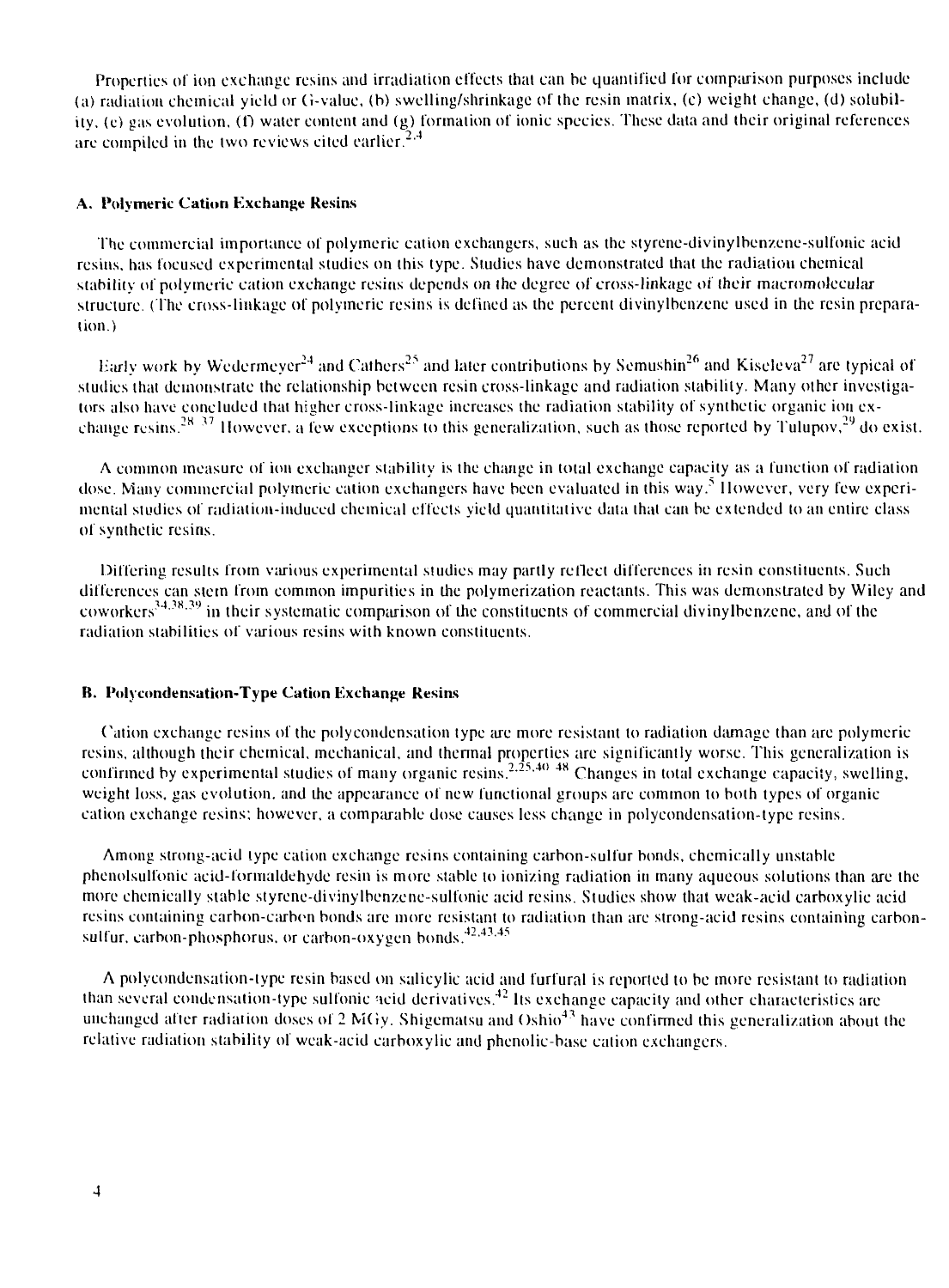#### C. Anion Exchange Resins

Polymeri, resins with quaternary ammonium groups are the most important anion exchangers in the nuclear industry. These resins have been the subject of many studies during the past three decades.<sup>2,4,24,32,43,49</sup>  $68$  However, very few of these experimental studies provide useful quantitative data.

Radiation-induced chemical changes in these resins are characterized by darkening of the resin, evolution of odorous free amines, gas evolution, loss of exchange capacity, and degradation of the resin matrix. The resistance of anion exchange resins to radiation generally varies litile with the basicity of the resin. Those having aromatic systems with conjugated bonds in the functional groups are more radiation resistant than other types of synthetic organic anion exchangers.

Most polymeric anion exchangers are based on stvrcne-divinylbenzene copolymers. Although this structure is highly resistant to radiation damage, anion exchangers that contain quaternary, tertiary, secondary, or primary amino groups do begin to show significant attrition at doses of about 0.1 MGy. By contrast, cation exchangers, based on a styrene-divinylbenzene copolymer, generally suffer little damage from a comparable dose. The attrition of union exchangers is usually greater in the presence of water or aqueous electrolytes than in otherwise similar irradiations of dry resins.

Data for radiation effects on union exchangers indicate that radiation-induced chemical changes in strong-base monofunctional anion exchangers follow a rather complex mechanism. There may be two types of exchange groups, which differ in their relative stability toward radiation-induced chemical changes.<sup>2,56,57</sup> These groups are believed to be attached to the aromatic ring in the ortho or para positions, with the ortho groups being less stable than the para substituents.<sup>56</sup>

Experiments suggest that quaternary-ammonium type resins decompose primarily through deamination, which breaks the carbon-nitrogen bonds that connect the trimethylamine groups to the benzyl radicals.<sup>53,54,57</sup> Egarov and Novikov state in their classic work that anion exchange resins of the quaternary ammonium type lose exchange capacity primarily by decomposition of the functional groups.<sup>2</sup> These authors suggest that the decomposition depends on the nature of the functional groups and the ionic form.

Anion exchangers with quaternary ammonium base groups, when irradiated, steadily lose their strong-base exchange capacity. However, some of the strong-base groups convert to weakly basic amino groups, which temporarily increase the total exchange capacity of the resin.<sup>53,57</sup> Irradiation of anion exchangers also reportedly forms oxidation-induced carboxyphenolic and hydroxy groups. As with cation exchangers, anion exchange resins with high cross-linkage experience less radiation damage.<sup>224,53</sup>

Also, as with cation exchangers, the salt forms of anion exchangers are reported to be more radiation resistant. Although exceptions exist, the nitrate, chloride, chlorate, and sullate forms of anion exchangers generally are more radiation resistant than the hydroxide form.<sup>2,32,43,53,57-59</sup> Nitrate-form resins may be more stable than the chloride form because nitrate ions can scavenge hydrated electrons, whereas chloride radicals are strongly oxidizing.

A representative study on the loss of capacity of anion exchange resins<sup>49</sup> indicates that the ionic form and the environment of the resin during irradiation both influence radiation-induced chemical changes.

Several investigators characterized the radiolytic decomposition products of anion exchange resins. $49.54.57\,62$ They measured yields of tertiary, secondary, and primary aliphatic amines and ammonia. Irradiation ol anion exchangers having quaternary ammonium groups produces soluble amines and ammonia, with trimethylamine as the major product: however, the yields depend in a rather complex manner on the moisture content of the resin.

The radiation chemistry of polycondensation type resins has been less rigorously explored, and many features of their radiolysis remain unexplained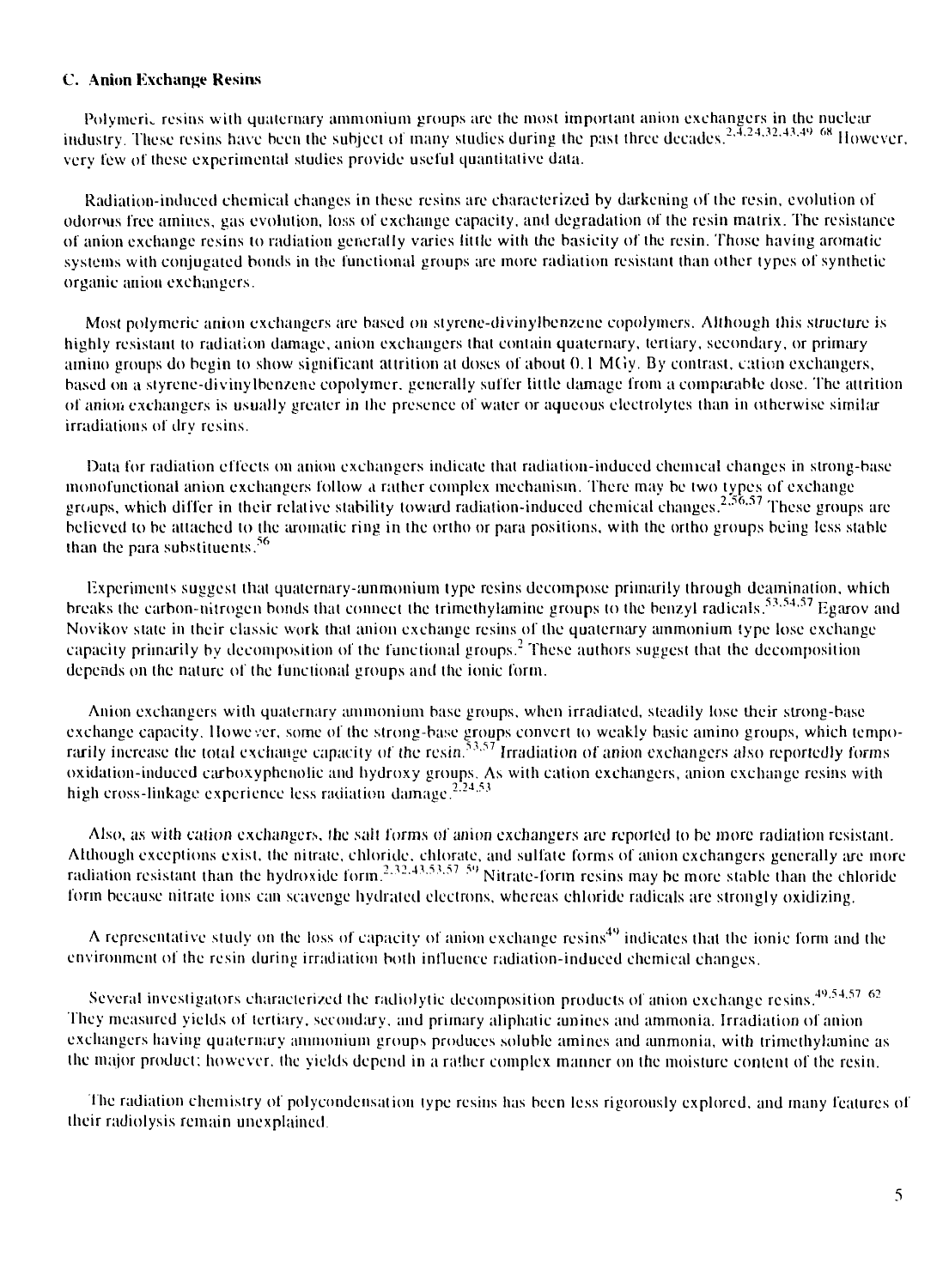#### **IV. POLYVINYLPYRIDINE RESINS**

Previous radiation stability studies<sup>4,22</sup> have identified anion exchange resins with a pyridine functional group in a vinvlpyridine-divinylbenzene copolymer as more resistant to radiation than polystyrene resins. Moreover, these polyvinylpyridine resins have greater resistance to attack by nitric acid, an important consideration in many nuclear industry processes.

Most conventional strong-base anion exchange resins are copolymers of styrcne and divinylbenzene. Because styrene polymers can react violently with nitric acid under certain conditions, such hazardous conditions must be stringently avoided. Potential safety hazards of using ion exchange resins in nitric acid systems have been addressed by Calmon;<sup>69</sup> some actual failures were summarized by Miles.<sup>70</sup>

Vinylpyridine polymers should be more resistant to nitric acid than is polystyrene. Polystyrene is susceptible to electrophilic aromatic substitution, whereas the electronegativity of nitrogen in the pyridine ring makes polyvinylpyridine highly resistant to such substitution.

More than 30 years ago Permutit<sup>TM</sup> SK, a gel-type polyvinylpyridine anion exchange resin, was reported to offer superior sorpiion and desorpliou kinetics against chemical attack<sup>73</sup> and radiolytic  $\epsilon$ 2-me thy 1-5-vinylpyridine and di vinyl benzene. gel-type polyvinylpyridine anion exchange resin, was reported to and capacity $^{I2}$  for plutonium, as well as greatly increased stability against chemical attack<sup>73</sup> and radiolytic degradation.<sup>3</sup> Permutit<sup>TM</sup> SK (no longer manutaetured) is a copolymer of

More recently, Zainutdinov et al.<sup>74</sup> studied the gamma-radiation resistance of anion exchange resins based on epichlorohydrin and 2-vinylpyridine or 2-methyl-5-vinylpyridine, both dry and immersed in water. Resins irradiated to 2.6 MGy were compared with their unirradiated counterparts. The capacities, wet volumes, weights, and mechanical strengths of the irradiated resins decreased by only a few percent in all cases, compared with a 30% swelling and 25% loss of strength for AN-31, an industrial anion exchange resin without pyridine functionality.

Several years ag<), Reilly Industries of Indianapolis, a manufacturer of vinylpyridine polymers, began producing a macroporous polyvinylpyridine anion exchange resin. This new resin, Reillex™ IIPQ, is a copolymcr of l-methyl-4-vinylpyridine and divinylbenzene. The sorption kinetics of Reillex™ IIPQ were reported to be comparable or superior to the best commercial anion exchange resin previously identified.<sup>75</sup> The chemical resistance of Reillex<sup>TM</sup> HPQ was evaluated by subjecting this resin to boiling nitric acid under reflux for three hours.<sup>75</sup> Although a small quantity of NO., fumes was observed, the dry weight of the resin was essentially unchanged by **this** severe treatment. The wet resin volume, however, increased by about  $10\%$ .

The swollen resin provided faster sorption kinetics and a capacity increase of nearly 20%, which indicated that some of the divinylbenzene cross-linking groups had cleaved.<sup>75</sup> Such cleavage would be expected to relax the resin structure and allow the beads to expand, in accord with the observed swelling. The more open structure of the expanded beads should make the interior anion exchange sites more accessible, which would account for the increased capacity and improved sorption kinetics.

The effects of gamma radiation on Reillex<sup>TM</sup> HPQ were compared with the effects on four conventional strongbase polystyrene resins,<sup>17</sup> including gel-type Dowex<sup>TM</sup> 1  $\times$  4 and three macroporous resins: Dow<sup>TM</sup> MSA-1, Amberiite<sup>TM</sup> IRA-900, and Lewatit™ MP-500-FK. Each resin, in 7 M nitric acid, was irradiated with <sup>60</sup>Co to seven levels of gamma radiation ranging from 1 to 10 MGy. All irradiated resins were measured for changes in dry weight, volume in 7 M nitric acid, volume in water, strong-base and weak-base chloride exchange capacity,  $Pu(IV)$ exchange capacity, and thermal stability. Of the resins tested, Reillex<sup>TM</sup> HPQ was found to be the most stable against damage by gamma radiation, whereas Lewatit $\rm ^{TM}$  MP-500-FK was the least stable.

The resistance of Reillex<sup>TM</sup> IIPQ to *in situ* alpha particles also was compared to that of five other strong-base anion exchange resins.<sup>18</sup> This study included the five resins used in the cited gamma-irradiation study plus one more resin, Lewatit<sup>TM</sup> UMP-950, which replaced the discontinued Lewatit<sup>TM</sup> MP-500-FK. Each resin was irradiated in 7 M nitric acid by sorbed <sup>258</sup>Pu to doses of approximately 5, 8, 11, and 14 MGy. The resins were measured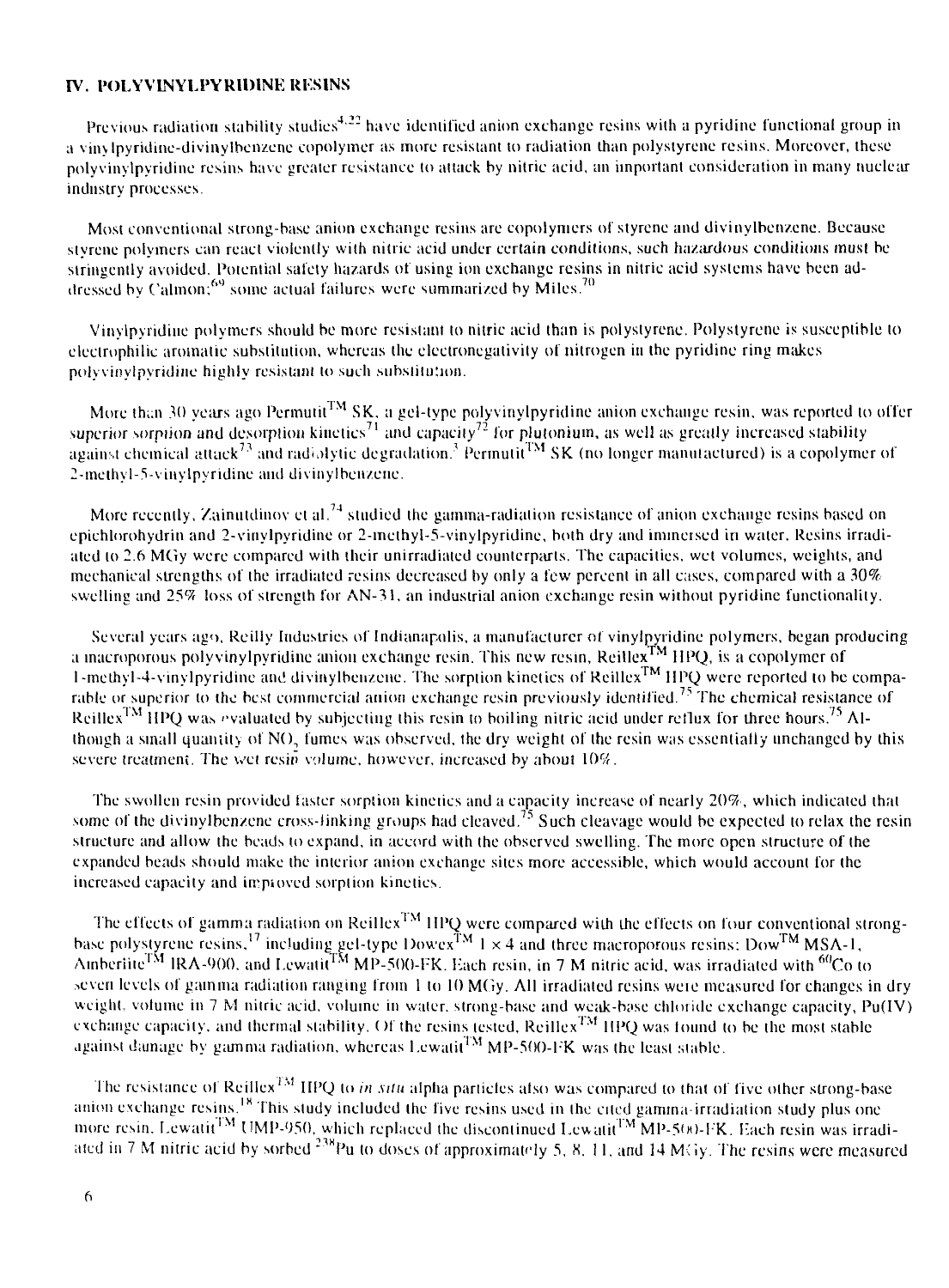lor all properties cited in the preceding paragraph, except thermal stability. As in the gamma-irradiation study, Reillex<sup>TM</sup> HPQ provided the greatest stability against alpha particles, whereas Lewatit<sup>1M</sup> MP-500-FK was the least stable of the resins tested.

# **V. IN SITU ALPHA-PARTICLE IRRADIATIONS**

Most investigations of the effects of radiation on ion exchange resins use an external source of gamma radiation, generally <sup>60</sup>Co. Experiments that involve *in situ* alpha-particle irradiations are relatively rare. An extensive compilation by Gangwer et al.<sup>3</sup> lists hundreds of irradiations of ion exchange resins by a variety of external sources including gamma rays, x-rays, accelerated electrons, and spent reactor fuel. Ol the cited studies, however, none involving union exchange resin and only two involving cation exchange resin used *in situ* alpha particles. The investigators" preference for external sources is understandable. Because external sources leave no residual radioactivity in the resin, subsequent measurements of the resin can be made using benchtop procedures, rather than requiring the complication and inconvenience of glove-box operations.

Despite the added difficulty of working with *m situ* alpha particles, such studies are necessary to realistically simulate the radiation environment of ion exchangers in actinide separation processes.

Kazanjian and Horrell<sup>76</sup> compared the effects of gamma rays and alpha particles on Dowex<sup>TM</sup> 50W  $\times$  4 cation exchange resin. They concluded that the ion exchange sites were similarly affected, but that alpha particles caused greater damage to the polymer matrix.

Specht et al.<sup>77</sup> exposed Dowex<sup>TM</sup> 50W  $\times$  8 cation exchange resin to dose rates of 0.025, 0.10, 0.185 MGy per hour of *in situ* alpha particles from sorbed <sup>242</sup>Cm, and also to gamma dose rates of 0.10 and 0.185 MGy per hour from an operating nuclear reactor. The strong-acid capacity of the resin was decreased about 50% by a 20-MGy dose of either alpha particles or gamma radiation. This decrease was attributed to sulfonic acid functional groups being split off. For a given total dose of either alpha particles or gamma rays, the capacity loss was highest at the lower dose rates.

Paramonova and coworkers<sup>78</sup> evaluated the effects of alpha particles from sorbed plutonium on AV-23M anion exchange resin, a copolymer of 2-methyl-5-vinyIpyridine cross-linked with *1'7<* irivinylbenzcne. This resin retained  $91\%$  of its initial capacity after alpha-particle exposures 2.57 MGy. Although resin weight loss was not reported, a dose of 3.42 MGy decreased the resin cross-linkage to 3.3%.

Ahrens<sup>79</sup> measured the effects of alpha particles on Dowex<sup>TM</sup> 1  $\times$  4 in nitric acid, and compared his results with those of another investigator who had previously studied the effects of gamma radiation on thai resin. The capacity loss caused by 1.00 MGy of alpha particles was less than half that caused by a comparable gamma dose.

The effects of alpha and gamma radiation were compared in a dissertation by Ahmed.<sup>80</sup> Ahmed found the capacity loss for sulfate-form union exchange resin was 2 to 2.5 times greater from gamma radiation than from a comparable dose of alpha particles.

Marsh<sup>81</sup> compared the effects of *in situ* alpha particles to those of external gamma radiation on five strong-base anion exchange resins: Reillex<sup>134</sup> HPQ, a polyvinylpyridine resin, and four conventional strong-base polystyrene resins, which included gel-type Dowex<sup>TM</sup> 1  $\times$  4 and three macroporous resins (Dow<sup>TM</sup> MSA-1, Amberlite<sup>TM</sup> IRA- $900$ , and Lewatit<sup>TM</sup> MP-500-FK). Each resin, in 7 M nitric acid, was irradiated with <sup>60</sup>Co to seven levels of gamma radiation ranging from 1 to 10 MGy, and also to alpha doses of 5, 8, 11, and 14 MGy from sorbed  $^{238}$ Pu. (The alpha-irradiation study<sup>18</sup> included one additional resin, Lewatit<sup>TM</sup> UMP-950, which replaced discontinued  $L$ ewatit<sup>TM</sup> MP-500-FK.)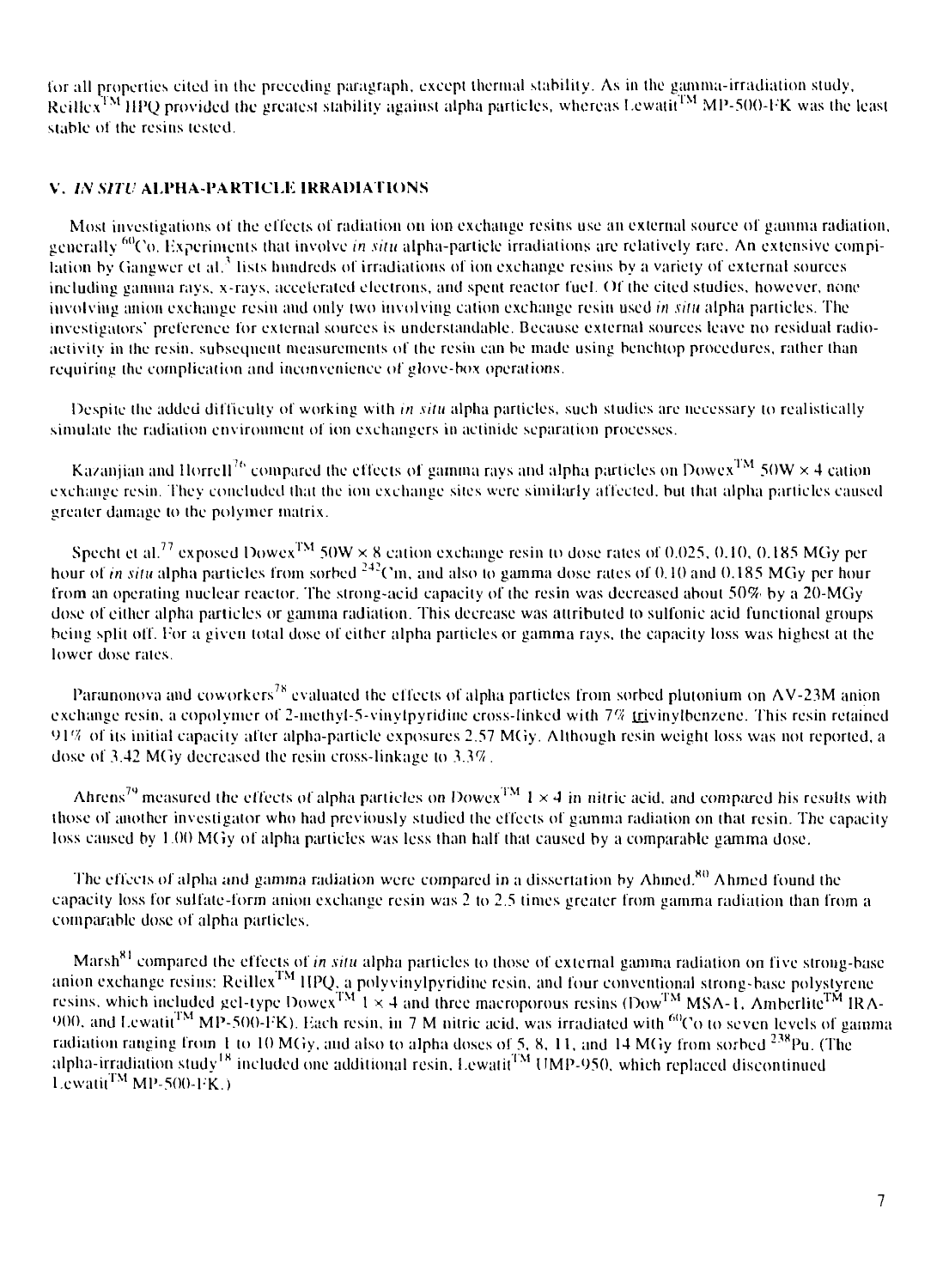All irradiated resins were measured lor changes in dry weight, volume in 7 M nitric acid, volume in water, strong-base and weak-base chloride exchange capacities, Pu(lV) exchange capacity, and thermal stability. Of the tested resins, Reillex<sup>TM</sup> HPQ was the most stable to gamma radiation and alpha particles, whereas Lewatit<sup>TM</sup> MP-500-FK was the least stable.

All of these resins survived alpha particles belter than gamma radiation. Weight losses were substantially higher from gamma radiation than from an equivalent exposure lo alpha particles. A remarkable 97'r of the initial weight of Reillex<sup>TM</sup> HPQ resin survived even the highest alpha dose of 14.3 MGy. Plutonium(IV)-capacities of these same resins from 7 M nitric acid during a 15-minute dynamic contact confirmed that all resins were significantly less damaged by alpha particles than by a comparable dose of gamma radiation.

Resin damage from alpha particles was generally less than half that caused by an equivalent dose of gamma rays. Much of the resin damage was attributed to secondary reactions between the resin and radiolysis products of nitric acid. This is consistent wilh differences in experimental conditions, whereby a larger quantity of nitric acid was exposed to radiation in the gamma-irradiation study.<sup>18</sup>

#### VI. CHELATING RESINS

Myasoedova and Savvin<sup>82</sup> presented a comprehensive review (with 247 references) of chefating sorbents and their uses in analytical chemistry. Millar et al.<sup>83</sup> reviewed approximately 50 commercial chelating resins and stated, "... only a few are in fact commercially viable, and none even approaches the original criterion (of being selective)." Sengupta and Zhu<sup>84</sup> have suggested applications for several chelating polymers with nitrogen donor atoms. Green and Hancock<sup>85</sup> studied pyridyl-imidazole and pyridyl-methyl-imidazole resins. Eccles and Greenwood<sup>86</sup> recently reviewed past and future applications of chela'e ion exchangers. Although many chelating exchangers appear suitable for removing radionuclides from waste streams, relatively few have been studied for radiation stability.

An extensive review of the action of ionizing radiation on ion exchangers by Egorov and Novikov,<sup>2</sup> published nearly 30 years ago. devoted several pages lo carboxylic cation exchangers. These authors reported thai this type of exchanger is extensively damaged by doses of less than 0.1 MCiy. and that most carboxylic resins cannot be used at doses above 1 MGy. They concluded (1) higher cross-linkage increases the radiation stability. (2) hydrogen-form resins irradiated dry or in water-swollen form exhibit different radiation stabilities, (3) resins irradiated in their salt forms are much more susceptible to radiation damage, and (4) phenol-formaldehyde resins, copolymers of acrylic acid, and styrcne-DVB copolymcrs are more resistant to radiation than those based on methacrylic acid.

More recently, Murty $^{87}$  measured the effects of gamma radiation on carboxylic acid exchangers Zeocarb-226, 1RC-50. and Indion-236. These resins were irradiated in the hydrogen, ammonium, and sodium forms; either airdried, or in aqueous slurries of demineralized water or of 1:1 ethanol-water mixtures. After 1.2 MGy, at a dose rate of 30 Gy per minute, no major differences among the three resins were observed. However, the resin form and the irradiation medium both affect the loss of exchange capacity. For dry irradiations, hydrogen-form resins are generally more stable than sodium-form resins, which in turn are more stable than ammonium-form resins. In aqueous solutions, the radiation damage to hydrogen-form resin is similar to thai of a dry irradiation (based on very limited data); however, the damage to sodium- and ammonium-form resins is increased. The damage to sodiumand aminoniuin-form resins in an ethanol-waler mixture is less than that incurred in water alone.

Pfrepper et al.<sup>\*\*</sup> studied the resistance of Wof MC 50 Chelon exchanger to 0.1 to 2 MGy of gamma radiation. When this resin, which has aminoacctic acid and iminodiacetic acid functional groups, was air-dried or immersed in water or  $1$  M nitric acid during the irradiations, the main reaction was decarboxylation, with a G-value of 13. Irradiations in nitric acid solutions of 7 M or higher concentration resulted in rapid oxidalive breakdown of the functional groups, in addition to radiation-induced decarboxylation.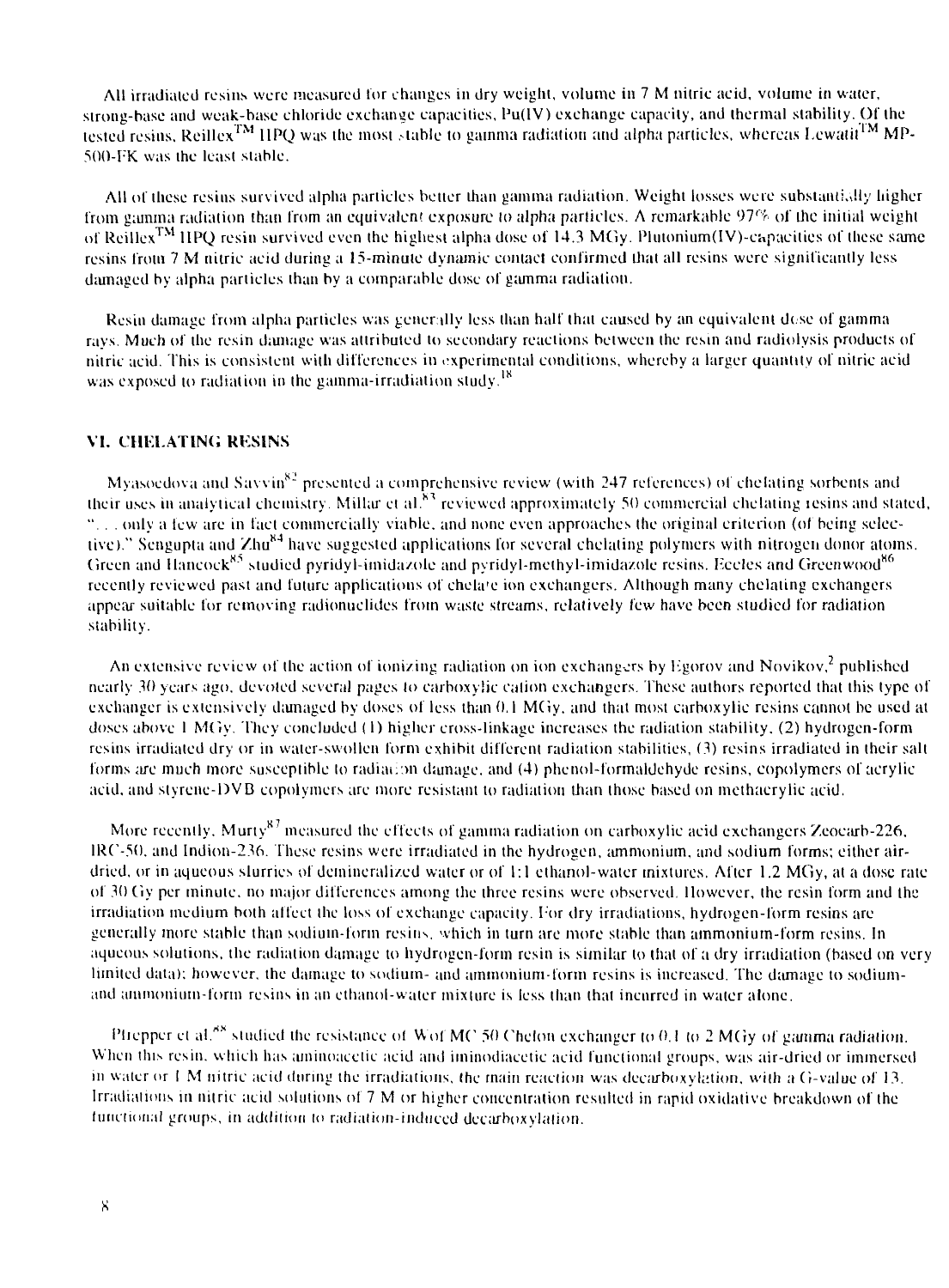Egorov and Novikov<sup>2</sup> reviewed the status of phosphated cation exchangers of Soviet manufacture in the mid-1960s. Electron-beam irradiations of RF resin (with a phosphate functional group) lo 28 MGy, in water and in aqueous electrolytes, caused increased swelling but little change in capacity. Irradiation of KF-1 (another phosphate cation exchanger) (o 45 MGy in water, lactic acid, and acetic acid caused little change in swelling or capacity. Those reviewers concluded, from limited experimental data, that resins containing phosphate functional groups were the most radiation-resistant resins known at that time, and could be used at doses greater than 10 MGy.

Gribanova et al.<sup>68</sup> evaluated the radiation, chemical, and mechanical stability of porous organophosphorus exchangers irradiated by <sup>60</sup>Co in air, water, and 2 M nitric acid. The stability of the porous phosphonic acid exchangers was considerably higher than that of nonporous exchangers. For resins polymerized with varying ratios of iso-octane and divinylbenzenc, the radiation resistance increased with the degree of cross-linkage. Resins containing at least 10% divinylbenzene and 60% iso-octane were essentially unaffected by doses lo 194 MGy in any of the three irradiation media.

Tulopov et al.<sup>89</sup> synthesized a cation exchanger based on the bis-2,2'-chloroethyl ester of vinylphosphonic acid and divinylbenzene. The ester groups were saponified in one variation of their study lo convert the arylphosphonic acid groups to alkylphosphonic acid groups. Exposures in water to doses of 1, 2, and 3 MGy, in water, resulted in capacity losses of 3.4, 4.3, and 5.7%, respectively, for the arylphosphonic acid resin; capacity losses were 8.5, 15.0, and 16.3%, respectively, for the alkylphosphonic acid resin. The chemical stabilities of these two resins in 3 M or 10 M nitric acid were comparable.

Nikolaev and coworkers<sup>90</sup> studied the effect of gamma radiation on a series of diallyl and triallyl esters of phosphonic acid. These esters were diallyl phosphate, triallyl phosphate, triallyl methylphosphonale, diallyl bulylphosphonate, diallyl isopentylphosphonate, and diallyl allylphosphonate. Each resin, scaled in a glass tube with distilled water, was irradiated by  $^{60}$ Co to a total dose of 0.9 MGy, at a dose rate of 6 Gy per second. After the irradiations, the experimenters measured changes in exchange capacity for sodium and uranyl ion, and resin swelling in water and ethanol. All resins except the diallyl phosphate gained capacity for sodium, whereas all resins lost capacity for U(VI). Resin swelling decreased in water and in ethanol. The decreased swelling and decreased capacity for the large uranyl ion were both attributed lo a radiation-induced increase in cross-linkage of all resins. Moreover, these investigators proposed that the sorption mechanism was changed as a result of irradiation.

# **VII. MULTIFUNCTIONAL RESINS**

Soviet researchers have prepared multifunctional anion exchangers from either tetraglycidyl-4,4'-thiodianiline or tetraglycidyl-4,4'-oxydianiline, combined with polyethylenepolyamine or polyethyleneimine.<sup>91</sup> The radiation stability of these exchangers depends on the moisture content, rather than the basicity of the aminc groups. Electron irradiation of tetraglycidyl-4,4'-thiodianiline:polyethylenepolyamine to 1.9 MGy caused a capacity loss of 39% when the exchanger contained 51.2% water, whereas the loss was only 19.4% when the water content was 13.3%.

Kiseleva and coworkers<sup>92</sup> studied vinylpyridine-carboxylic acid ampholyte VPK, whose functional group is picolinic acid. The properties of VPK depend on the medium; in alkaline solutions it is a cation exchanger, whereas in acid solutions the protonatcd nitrogen behaves as an anion exchanger. In neutral and weak acid solutions the predominant intramolecular salt form exhibits a weak swelling that influences radiolysis.

The principal radiolytic degradation processes for VPK resin arc decarboxylation, rupture of cross links, and oxidation of the resin.<sup>10</sup> Sodium nitrate protects the VPK macromolecular skeleton against radiation damage, but increases the G value for decomposing the carboxylic acid from 1.2 to 2.0.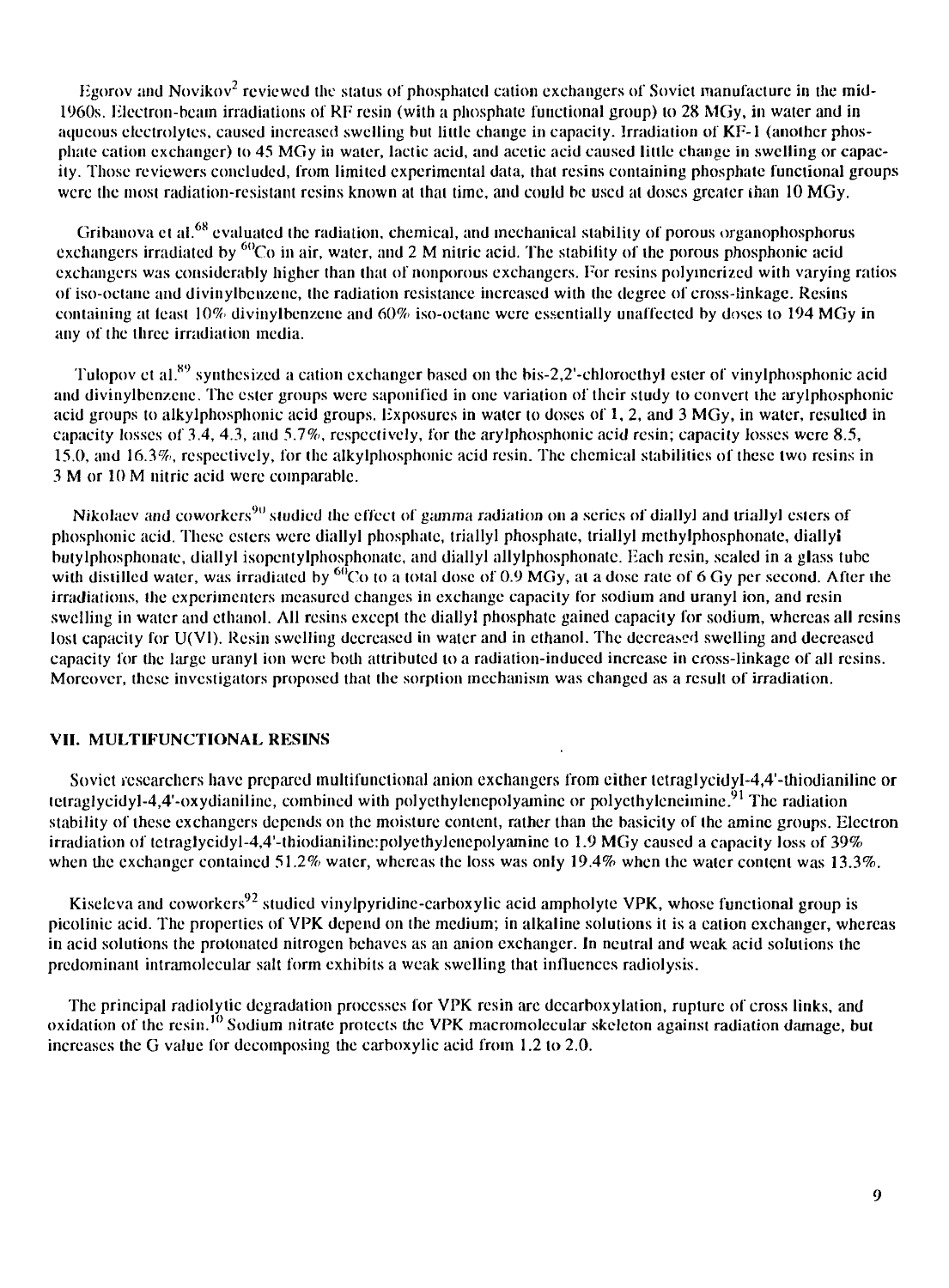In another study, Tabakova c, al. $^{93}$  used VPK resin loaded with Sr(II), Pr(III), or UO,(II). The VPK was irradiated in water to doses of 2 to 10 MGy with  $^{60}$ Co. No metal ions were released into solution during any of these irradiations. Metal complexes appeared to protect the carboxyl groups against decomposition, but increased the rupture of cross-links. VPK resin that was completely saturated with metal ions lost no exchange groups in the dose range of 2 to 6 MGy. Distribution coefficients for  $Sr(II)$  on irradiated VPK consistently decreased;<sup>94</sup> however, distribution coefficients for Pr(IlI) increased when VPK was irradiated in acetate buffer, but decreased when VPK was irradiated in acetate buffer that also contained sodium nitrate.

The difference in the radiolytic stability of VPK, with or without sorbed Sr(II), was explained in terms of electron density. In an ampholyte completely loaded with  $Sr(II)$ , the electron density is similar to that of benzene because the complex involves not only the carboxylic acid group, but also by a slight withdrawal of electrons from the nitrogen. This shift of electron density in the ampholyte increases the reactivity of the radiolysis products with the less stable cross-links and heterocycles of the VPK, while it suppresses their reactivity with the carboxylic acid group.<sup>95</sup> A separate study with Ni(II) concluded that the resistance to radiation damage of VPK complexes is in the order Ni(II) >  $1^{10}$ ,(II) > Pr(III) > Sr(II).<sup>96</sup>

Other interesting multifunctional resins have been prepared and tested with various metal ions. Unfortunately, the radiation stabilities ot these resins have not yet been evaluated. Because some ol these are especially attractive candidates lor radionuclide removal, however, we will discuss a few of them. We strongly encourage the developers of these sorbents or other investigators to determine their radiation stabilities.

Alexandratos and coworkers<sup>97</sup> synthesized and tested a series of dual-mechanism bifunctional polymers (l)MDPs). These DMDPs have a hydrophilic cation-exchange ligund that provides access into the polymer network, coupled to another ligand whose reactivity determines the observed specificity. The second ligand provides a recognition mechanism based on reduction, coordination, or precipitation.

Alexandratos et al.<sup>38</sup> developed a bifunctional phosphinic acid resin specifically for lanthanides and actinides. More recenih. Alexandratus el al synthesized a trifunctional resin known as Diphonix, which has two phosphonie acid groups chemically bonded to a single carbon atom, and also has suifonic acid and carboxylic acid functional groups in its styrenic-based polymer matrix. Although ils radiation stability has not yet heen determined, this resin has been proposed by its developers as a sorbent for actinides and other radionuclides.<sup>99</sup>

### VIII. INORGANIC ION EXCHANGERS

The term "inorganic ion exchanger" was first used by Amphlelt. who published the earliest surveys of these materials <sup>100-101</sup> Vesley and Pekarek later prepared an exhaustive review of inorganic ion exchangers (with 869 references) for the period  $1965 - 1970$ .<sup>102</sup>.103 Clearfield<sup>164</sup> and Qureshi and Varshney<sup>105</sup> also compiled extensive reviews ol inorganic exchangers and their applications. Because the composition and degree ol crystallinily of these materials greatly affect their sorption properties, their preparation is still being studied.<sup>104</sup>

!'he number of natural and synthetic materials classified as inorganic ion exchangers has increased greatly during the past four decades. However, because inorganic ion exchange is accompanied by other phenomena such as molecular sieving, physical adsorption, and precipitation, the exact scope of the term "inorganic ion exchanger" is difficult to del inc.

For much of the past 50 years, inorganic ion exchangers have been proposed for sorbing radionuclides, based on claims oi higher mechanical strength and heller resistance to heat, radiation, and oxidation than organic polymers. Many of these claims should be viewed with caution, however, because they are not always supported by published studies. Another advantage claimed for inorganic exchangers is that some can be directly incorporated into the class or ceramic materials proposed lor long-term storage *{ii* radioactive waste.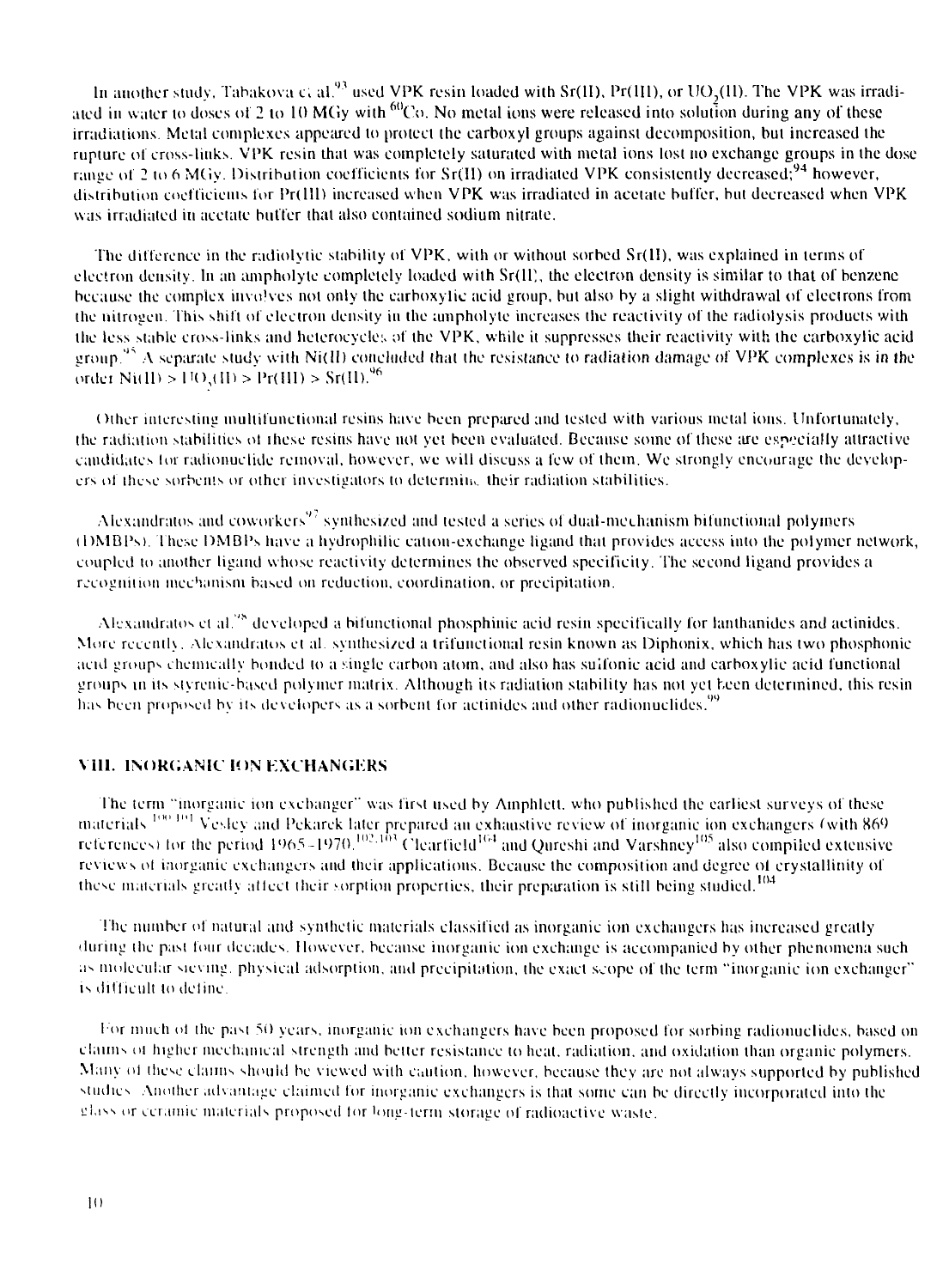Of the many publications about inorganic ion exchangers, relatively few address radiation stability.<sup>104</sup> Among those that do, many omit the irradiation medium and other important experimental conditions. Because the applications of inorganic ion exchangers in nuclear processing operations have been limited, systematic examination of the effects of radiation on these exchangers also have been few.  $^{106-112}$ 

Hooper<sup>113</sup> discussed the broad classes of inorganic ion exchangers: natural inorganic exchangers, synthetic zeolites, oxides and hydrous oxides, acidic salts of multivalent metals, and cyanoferrates. Hooper et al.<sup>114</sup> then reviewed the published literature on inorganic exchangers in an excellent 121-page survey with 316 references. Based on this review, hydrous titanium oxide, manganese dioxide, titanium and zirconium phosphates, polyantimonic acid, and copper hexacyanoferrate were selected lor experimental evaluation.

The effects of gamma radiation on these six-sorbents were determined for exposures to  $10 \,\mathrm{MGy}^{115}$  These exchangers generally showed high resistance to irradiation to this maximum dose. Manganese dioxide and copper hexacyanoferrale were unaffected by irradiation, whereas polyantimonic acid showed decreasing performance with increasing dose. The performance of zirconium phosphate, titanium phosphate, and titanium oxide decreased up to a total dose of 2.19 MGy, but then appeared to recover at higher doses. Hydrous titanium oxide was the most affected by radiation; moreover, the effects differed for the sorption of different radionuclides, suggesting lhat the damage mechanism involved a loss ol exchange sites resulting from the loss ol hydrated water.

Hydrous titanium oxide was irradiated in its hydrogen and sodium forms by Inoue and Tsuji.<sup>116</sup> Because they used a low-intensity source of gamma rays, it took 1.5 years to attain the full exposure of 5.2 MGy. The capacity of the hydrogen-form exchanger decreased to about half its initial value in 1.5 years, whether it was irradiated or not, which indicates that the change was due to aging. The capacity of the sodium-form exchanger was unchanged after an identical 1.5-year irradiation.

Sodium titanate, reported to be selective for strontium, was shown to be highly resistant to gamma radiation.<sup>117</sup> Essentially no change was observed in its structure or specific surface area after exposure to  $10$  MGy from  $^{60}$ Co. However, Kenna<sup>108</sup> reported a 50% decrease in the strontium capacity of sodium titanate synthesized at Sandia National Laboratories after a gamma dose of 20 MGy.

Dosch<sup>106</sup> studied the properties of titanate, niobate, and tantalate salts. The capacity of sodium titanate powder for strontium remained unchanged to gamma doses of 0.3 MGy (from  $^{60}Co$ ), but decreased to 50% of its initial cap scity after 20 MGy. This capacity loss was attributed to heating during the irradiation. When sodium titanate was incorporated into an organic polymer resin, however, its capacity remained unchanged to 5 MGy, bul decreased lo 309! of its initial capacity after 20 MCiy. Anion exchange resins loaded with sodium niobate or sodium lantalate exhibited comparable sorption properties for strontium, but greater stabilities in acids. These improvements, however, were not considered sufficient to justify the higher preparation costs of the niobate and lanlalale salts.

Dyer and Jamil<sup>118</sup> tested six inorganic *anion* exchangers: hydrated zirconium oxide, ferric ferrocyanide, hydrated titanium oxide, hydrated aluminum oxide, lead sulfide, and mercarbide  $\left[\frac{(CHg_3O)_n^{n+}(NO_3)_n^{n-}}{N}\right]$ , as prepared by Weiss and Weiss.<sup>119</sup> These anion exchangers were irradiated, both wet and dry, to a total dose of 1 MGy. The mercarbide and lead sulfide, when irradiated wet, showed a significant increase in capacity for perfectmetate, whereas the other exchangers lost essentially all of their anion exchange capacity. Dyer et al. $120$  inserted phosphorus(V) into an aluminosilicate zeolite to convert it from a cation exchanger to an anion exchanger; however, the radiation stability of this material was not tested.

Murthy et al.<sup>121</sup> studied ammonium phosphomolybdate, polyantimonic acid, manganese dioxide, and zirconium antimonate for sorbing cesium, strontium, cerium, and sodium, respectively, in an unspecified acid from 0.2 to 10 M. Measurements before and after gamma irradiations of approximately 1 M(iy showed almost no change in capacities and only slight changes in distribution coefficients.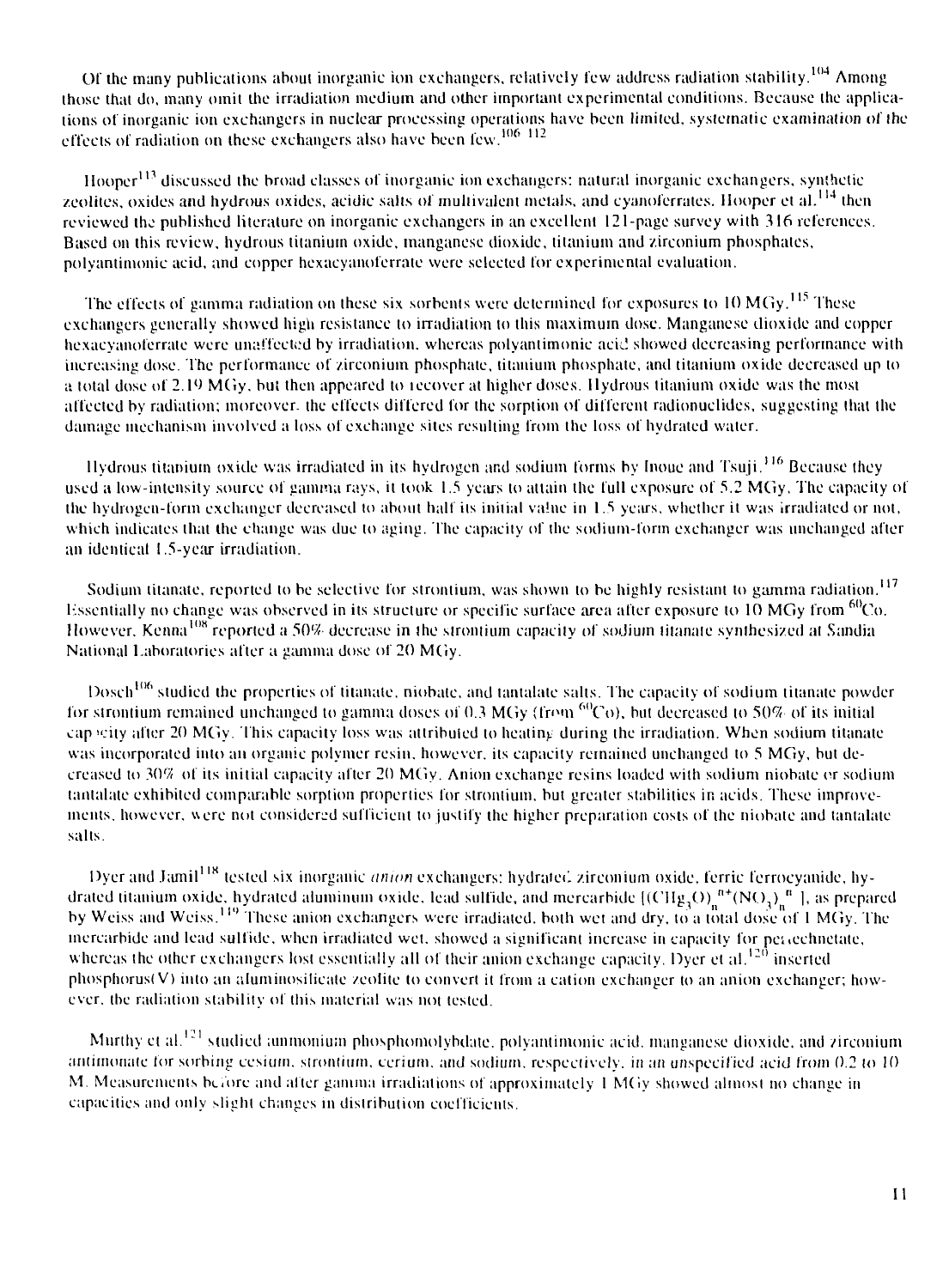The exchange capacity and elution behavior of zirconium arsenophosphate<sup>122</sup> and antimony(V) silicate<sup>123</sup> are highly resistant to gamma doses of 1 to 3 MGy. Thorium phosphosilicate was only slightly affected by similar irradiations.<sup>124</sup> The exchange capacities of stannic ferrocyanide, zirconium ferrocyanide, ceric antimonate, titanium antimonate, and cerie tungstate were essentially unchanged by a gamma dose of 10 MGy, although Dowex 50W  $\times$  8 and Amberlite IR-120 lost 25% of their capacity during similar irradiations.<sup>125</sup>

When  $Zr(IV)$ ,  $Sn(IV)$ , and  $Cr(III)$  antimonates were exposed to 9 MGy of gamma radiation from a shut-down nuclear reactor, however, their exchange capacities decreased by  $36.6\%$ ,  $16.8\%$ , and  $31.2\%$ , respectively.<sup>109</sup> In another study by different investigators, <sup>111</sup> zirconium phosphate, cerium phosphate, and cerium arsenate were irradiated to 10 MGy in a nuclear reactor core six days after shut-down. No change in the structure of crystalline zirconium phosphate was observed; the structure and other properties oi" cerium arscnatc changed, and the crystal lattice of cerium phosphate was completely destroyed, causing the material to become amorphous. The difference between gamma irradiations from  $60\text{C}$  and those in a shut-down reactor were attributed to the presence of neutrons in the latter case.

Although neutrons are produced by  $(\alpha, n)$  reactions and by spontaneous fission even in a shut-down reactor, we question whether the neutron fluence explains the reported differences. Specht et al.<sup>77</sup> used an operating nuclear reactor as a source of high-intensity gamma radiation and concluded that the fast neutron flux, even in an operating reactor, was negligible for the two reactor positions that he used.

The high selectivity and resistance to radiolytic degradation of certain natural zeolites have made them quite useful for the separation and purification of  $137Cs$  and  $90Sr$  from the millions of gallons of highly radioactive wasie stored on the Hanford reservation in Washington state.<sup>126</sup> The development of synthetic zeolites by the Union Carbide Corporation in 1965 and the large-scale manufacture of these materials led to the separation and purification of <sup>137</sup>Cs and <sup>90</sup>Sr at Hanford, using synthetic Zeolon-900, clinoptilolite, and Decalso. Synthetic zeolites were also used to immobilize these radionuclides during shipment from Hanford to other parts of the country.<sup>127-129</sup>

Because of inherent difficulties in studying radiation at high dose rates and very high total doses, high-dose effects are often extrapolated from lower-dose effects.<sup>130</sup> Zeolites, being inorganic crystalline materials, were assumed to have a high resistance to radiation until 1961, when Fullerton<sup>131</sup> published the first study of the effects of gamma radiation on dinoptilolite. Although experimental limitations allowed only changes in the basic crystalline structure to be examined, the calcium distribution coefficient decreased by  $40\%$ , and sodium distribution also changed significantly.

Few systematic studies of the effects ol radiation on zeolite were done before 1979. Alter the Three Mile Island-11 (TMI-2) accident on March 2S, 1979, numerous studies were performed using commercially available synthetic zeolites. In one such study, Wallace and Bibler<sup>132</sup> measured the effects of high dose rates and high total doses on lon Siv<sup>TM</sup> IE-95, previously called Linde AW-500. They claimed that high doses of gamma radiation from <sup>60</sup>Co had littie effect on the crystal structure of Ion  $\rm Siv^{TM}$  IE-95 and that the distribution coefficient for cesium remained undiminished after total exposures of more than  $100$  MGy.<sup>132</sup> This is at odds with systematic studies by Palau,<sup>112</sup> who reported decreased cesium exchange capacity of Ion Siv<sup>TM</sup> IE-95 above total doses of 50 MGy.

Komareni et al. $^{133}$  reported that exposure of Ion Siv $^{\rm TM}$  HE-95 and its analogues to high doses of gamma radiation caused a slight increase in the desorption of cesium and sodium from the zeolite and *i:* measurable increase in the leachability of the pollucite. However, a related study by Reilly, et al.,<sup>134</sup> of zeolites recovered from the damaged 1MI-2 reactor, reported no evidence of radiation effects on the crystal structure or cesium exchange capacity, even alter *in situ* exposures of 100 MGy. The obvious discrepancies among these results are attributable to the inherent difficulties of measuring dose and radiation effects at high exposures.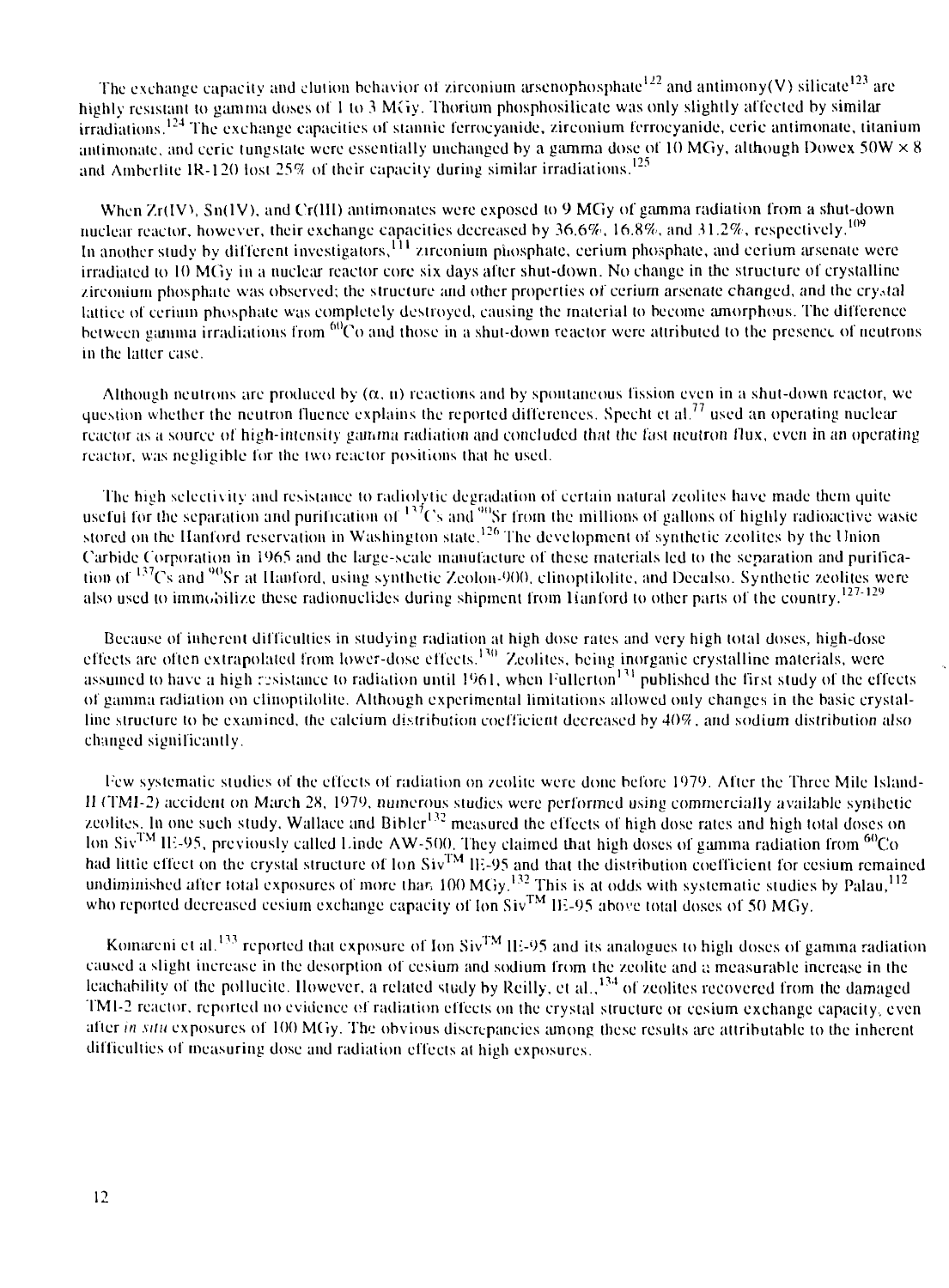# **IX. LIQUID ION EXCHANGERS**

Liquid ion exchange is a special case ot solvent extraction, in which the solute is selectively transferred between two immiscible phases. Whereas solvent extraction involves the formation of a neutral species (either a chelate or an ion pair), liquid ion exchange involves only ion pairs.<sup>135</sup> Liquid anion exchangers are based on high-molecularweight primary, secondary, and tertiary amines, and on quaternary ammonium salts. Liquid cation exchangers include organic compounds with sulfonic, carboxylic, phosphoric, phosphonic, or phosphorous acid groups.<sup>136</sup>

Although the functional groups of some of these cation exchangers may also be considered as chelating agents because they coordinate directly to the metal ion, the compounds are commonly classified as liquid ion exchangers. Overlap clearly exists between the liquid ion exchangers and chelating resins. In this review, we use assignments that reflect common practice, as well as whether the exchanger is ILjuid or solid.

Mechanisms involving liquid ion exchangers generally resemble those of ion exchange resins. However, because liquid ion exchangers require no polymer backbone, they often permit higher concentrations of the functional group, which provide higher capacities. The liquid stale of the exchanger also simplifies the design of countercurrent processes.

Moreover, the concentration of functional groups in a liquid exchanger can easily be modified by dilution, which is not feasible with a cross-linked polymer resin. Liquid exchangers also offer greater selectivity, faster exchange kinetics, and more tolerance for suspended solids, than do polymeric exchangers.<sup>137</sup>

Liquid ion exchangers have many proven applications in inorganic analysis.<sup>138</sup> Because liquid ion exchangers have also been used extensively for nuclear materials processing, the radiation stabilities of many of these compounds have been investigated.

Contarini et al.<sup>139</sup> studied the extraction of uranium, plutonium, and fission products by Aliquat-336, after exposure to 0.24, 0.38. and 0.57 MGy of gamma radiation. Although low exposures generally decreased the extractions, higher exposures increased the extractions. Although back-extraction of fission products was relatively unaffected by gamma exposure, back-extraction of plutonium became more difficult as the dose increased. The difference between these results and tnose of previous studies was attributed to the fact thai these researchers irradiated the Aliquot-336 in contact with nitric acid.

Triiaurylamine, in contact with nitric acid solutions that contained 2 mg of Pu(IV) per ml, was irradiated with  $^{64}$ Co to doses of 10 kGy and 20 kGy.<sup>140</sup> The correlation between the quantity of unextracted plutonium in the aqueous phase and the gamma dose was attributed to the formation of strong aqueous-soluble complexes of plutonium with unidentified radiolysis products.

The TRAMEX process developed at Oak Ridge National Laboratory, selectively extracts trivalent actinides from concentrated lithium chloride solution into Alamine-336 in di-isopropylbenzene.<sup>141</sup> Neither the extraction and stripping of curium, nor the physical behavior of the process were impaired by a radiation dose rate of 10 W/liter and a total exposure of 100 W-hr/liter.<sup>142</sup> The only undesirable effect, a loss of hydrochloric acid (G = 1.4), was eliminated by adding of 10 volume percent rnethanol, after which the solution was stable to a dose rate of 18 W/ liter for 25 days.

Tachimori and coworkers studied the radiolysis products of di-(2-ethylhexyl) phosphoric acid (DHIIPA) and their effects on the extraction of lanthanides $^{143}$  and americium.<sup>144</sup> In both cases, the initial increase in extraction was attributed to the formation of mono-(2-ethylhexyl)phosphoric acid (MEIIPA), and the subsequent decrease to the decomposition of the DLIII'A and MLIil'A to phosphoric acid, which forms nonextractable complexes with these trivalent cations.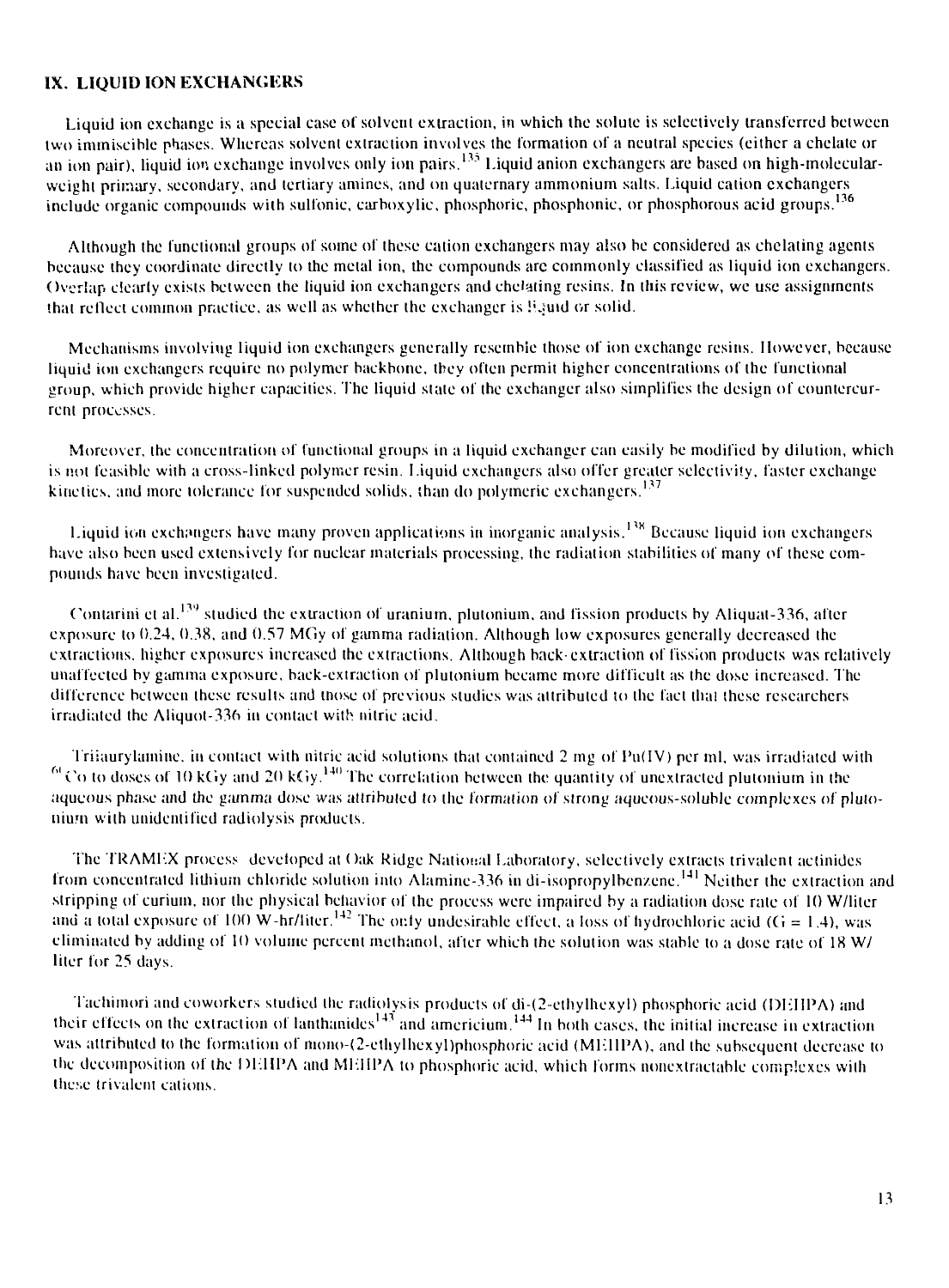Tachimori et al.<sup>145</sup> also studied the effects of radiation on the separation of lanthanides and transplutonium elements in the TALSPEAK process. TALSPEAK preferentially extracts lanthanides into DEHPA while the irivalent actinides remain in an aqueous phase of lactic acid and dieihylenetriaminepeniaacetic acid (DTPA). Ir.adiation was found to increase the extraction hut to decrease the separation factor, due to radiolytic decomposition of DTPA and formation of MEHPA. The presence of lactate, which suppressed the degradation of DTPA and DEHPA, allowed the system to operate successfully to an absorbed dose up to 200 W-hr/liter. Bond and Leuze<sup>146</sup> also observed MEHPA as a radiolysis product of DEHPA, but found that this impurity favors the aqueous phase, which provides for "self-cleaning" of MEHPA in an operating TALSPEAK process.

Tachimori and Nakamura<sup>147</sup> described general considerations and calculations involved in estimating the absorbed dose for organic extractants being considered for partitioning actinides and fission products from highlevel liquid waste.

The radiolysis of DEHPA-carbon tetrachloride mixtures was studied in the presence and absence of aqueous solutions.<sup>148</sup> The decomposition of DEHPA was enhanced by the presence of carbon tetrachloride. The yield of hydrogen chloride was increased by contact with aqueous solution, and increased even more when Ihe two phases ..ere stirred during irradiation. Corrosion of stainless sieel by the radiolytie hydrogen chloride was reported.

The effects of gamma radiation on the extraction of Am(III) by several dialkyphosphoric and monophosphoric acids were studied and compared.<sup>149</sup> Di(hexoxyethyl) phosphoric acid (DHoEPA), the strongest extractant, was the most susceptible to radiaiion. The radiation stability of di-(isodecyl) phosphoric acid (DIDPA), which extracts lanthanides more strongly from acid solution than does DEHPA, is nearly equal to that of DEHPA. Although DEHPA was the weakest Am(III) extractant, it was the most stable to radiation. MEHPA was highly susceptible to radiolytic degradation and was also chemically unstable. Radiolytic degradation of DIDPA, DHoEPA, and MEHPA was increased by contact with nitric acid during gamma irradiation.

#### **X. GENERAL**

Reliable partitioning agents and technologies are needed to remediate the large quantities of hazardous was, a stored in underground tanks at the Hanford Reservation in Washington State. To address this need, a screening study at Los Alamos National Laboratory<sup>150</sup> measured the distribution of 14 elements on 60 different absorbers from simulant solu'ions (hat represented acid-dissolved sludge and alkaline supernate from llanford High-Level Waste Tank 102-SY. The selected elements represented fission products (Ce, Cs, Sr, Tc, and Y); actinides (U, Pu, and Am); and matrix elements (Cr, Co, l'e. Mn, Zn, and *'AT).* The absorbers included cation and anion exchange resins, inorganic exchangers, composite absorbers, and a series of liquid extractants sorbed on porous beads.

Because the effect of radiaiion is an important factor when selecting materials to process radioactive waste solutions, the effects of radiation on the most promising absorbers identified by the Los Alamos study<sup>150</sup> should be measured, when such information is not already available.

#### **ACKNOWLEDGMENT**

The preparation of this manuscript was supported in part by the Hanford Program Office, EM-36, of the Office of Environmental Restoration and Waste Management, U.S. Department of <sup>th</sup>nergy.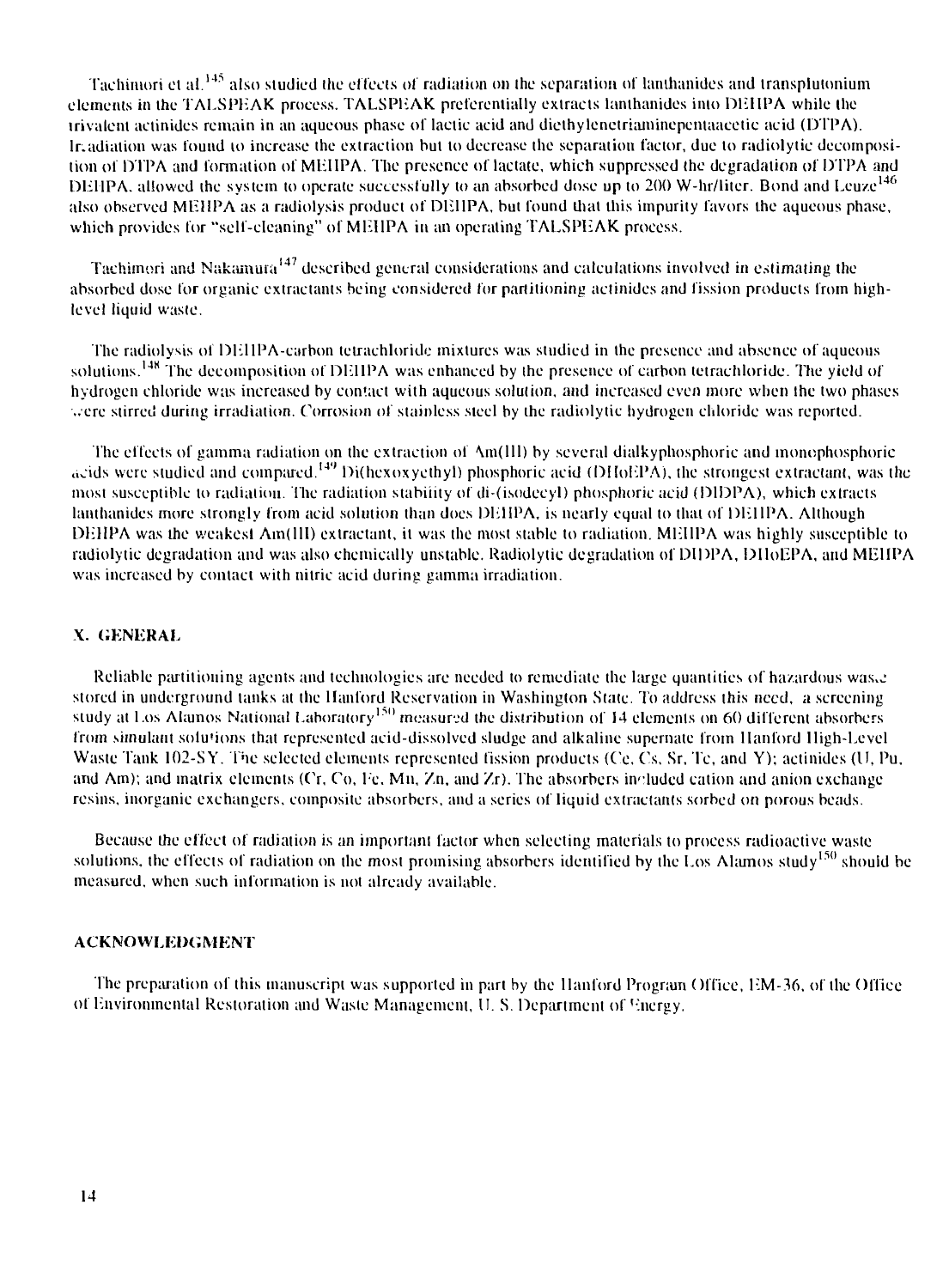## **REFERENCES**

- **1.** Rizzo. 1". 1.., "Outlook and desires of ion exchange resin technology development in the nuclear field," *Fundamentals and Applications of Ion Exchange*, Liberti, L. and Millar, J. R., Eds., Martinus Nijhoff Publishers, Dordrecht, The Netherlands, 1985.
- 2. Fgorov. F. V. and Novikov, P. D.. *Action of Ionizing Radiations on Ion lixchange Materials,* Atomizdal, Moscow, 1965, Israel Program for Scientific Translations, Jerusalem, 1967.
- 3. (iangwer. T. F., Cioklstein, M., and Pillay. K. K. S.. "Radiation effects on ion exchange materials," Report BNL-50781, Brookhaven National Laboratory, Upton, NY, 1977.
- 4. Pillay. K. K. S.. "A Review of the radiation stability of ion exchange materials," ./. *Radioanal. Nucl. Chem.* 1«2(1), 247, 1986.
- 5. Pillay, K. K. S., "The effects of ionizing radiations on synthetic organic ion exchangers," ./. *Radioanal. Nucl. Chem* 97(1). 135. 1986.
- 6. Dhumi. P S., (iropalakrishnan, V.. Rainanajam. A., and Dhumwad, R. K., "Studies on the degradation of anion exchanger employed for pluloniurn purification," *International Symposium on Radioclwmistry and Radiation Chemistry (Plutonium* - *50 Years),* Bombay, India, February 4-7, 1991, Report INIS-mf-13025, ss<sub>T</sub>- $67.$
- 7. Dessouki. A. M., Zahran, A. II., Rabie, A. M., and Amer, S I.. "Some investigations on the radiation stability of a strongly acidic cation exchange resin." *Radiat. Phys. Chem.* 33(6), 545, 1989.
- S. Alian, A., Dessouki, A., and FI-Assy, N. B.. "Ion exchange resins as high-dose radiation dosimeters," *Radial. Pins. Chcm.* **23(4),** 441, 1984.
- 9. Bartonicek, B., Habersbergerova. A., Janovsky, I., Kysela, J. and Pejsa, R., "Radiolysis of the AV-17x8 Cs anion exchange resin," *Radial Pliys. Client.* 22(3-5), 545. 1985.
- 10. Tabakova, S. V., Kiseleva, 1). 1).. and Chmutov. K. V.. "The change in the ion exchange properties of Ihe VPK ampholyte irradiated in the form of an intramolecular salt," *Zh. Fir.. Khim.* 56, 369, 1982.
- 11. Dedgaonkar. V. (1., and Bhavsar, *V.* M.. "Radiation damage to a cation exchanger: self-diffusion kinetics." *Radioclwm. Radioanal. Leii.* 56(4) 217. 1982.
- 12. Rainachandran, V.. and Misra, B. M., "Studies on the radiation stability of ion exchange membranes," ./. *Appl. Polvm. Sci.* 32, 5743, 1986.
- 13. Iirsova, I.. S.. Chuveleva, F. A.. Kharitonov, (). V., and Nazarov. P. P., "Investigation of the influence of ionizing radiation on the chromatographic process of separation of the transplutonium elements," *Radiokhimia* 27(5) 648, !985.
- 14. Swyler, K. J., Dodge, C. J., and Dayal, R., "Assessment of irradiation effects in radwaste containing organic ion-exchange media." Report NURF(i/('R-38 12. II. S. Nuclear Regulatory Comirission. May 1984.
- 15. Soo, P. and Milan. I.. W., "The impact of I.WR decontaminations of solidification, waste disposal, and associated occupational exposure," Report NURF(i/CR-3434, II. S. Nuclear Regulatory Commission, July 1990.
- 16 McConnell, I. W., Jr.. Johnson, I). A., and Sanders, R. I)., "Radiation degradation in Hpicor-II ion exchange resins." Report NURFG/CR-5594. 11. S. Nuclear Regulatory Commission, September 1990.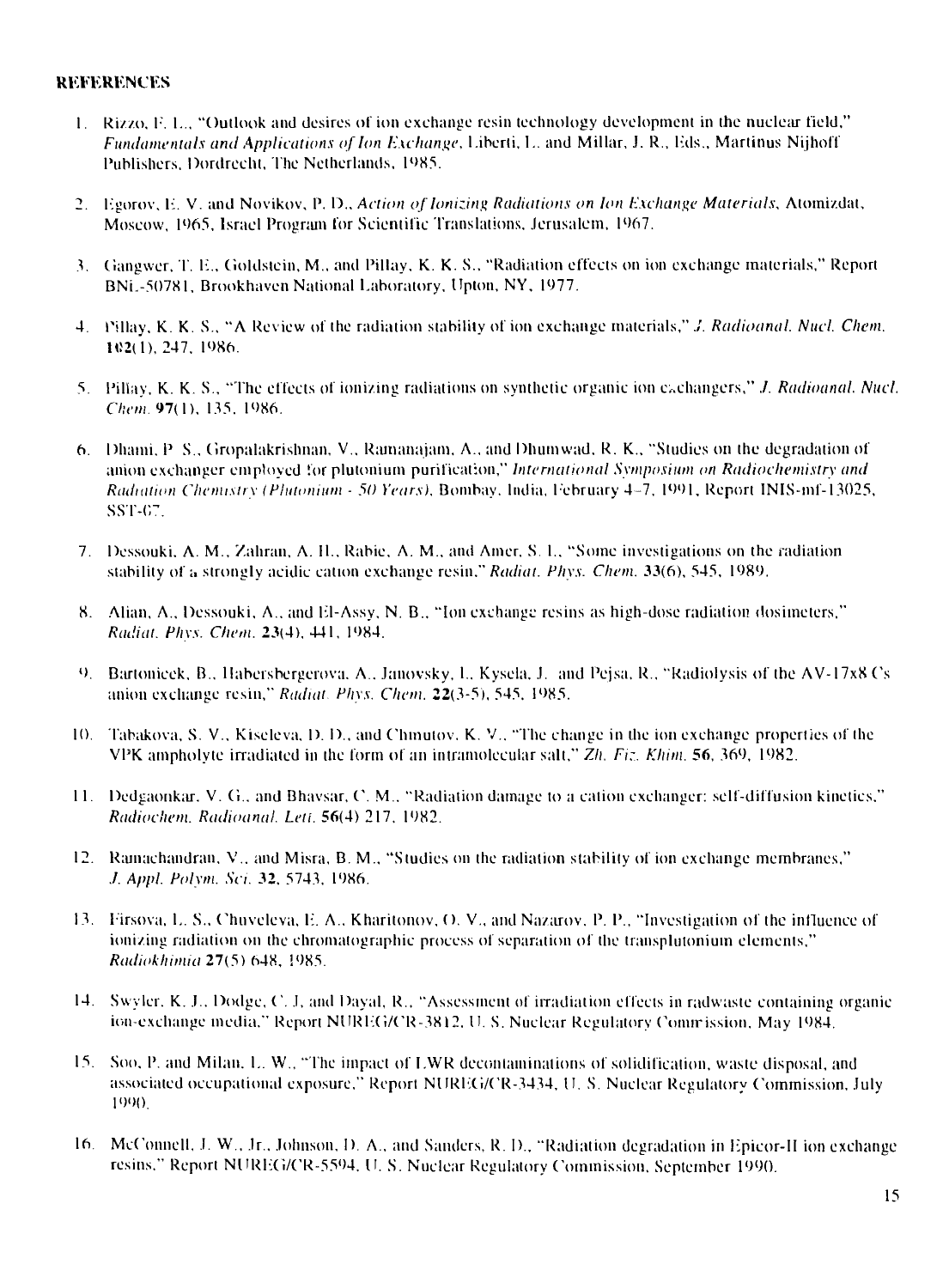- 17. Marsh, S. P., "The effects of ionizing radiation on Rcillex™ HPQ, a new macroporous polyvinylpyridine resin, and on four conventional anion exchange resins," Report LA-11912, Los Alamos National Laboratory, Los Alamos, NM, November 1990.
- 18. Marsh, S. F., "The effects of *in situ* alpha-particle irradiations on six strong-base anion exchange resins," Report LA-12055. Los Alamos National Laboratory, Los Alamos, NM, April 1991.
- 19. Fisher, S. and McGarvey, F. X., "Ion exchange materials used in nuclear technology," in *Ion Exchange Technology in the Nuclear Fuel Cycle,* Report IAEA-TFCDOC-365, International Atomic Energy Agency, Vienna, 1986.
- 20. l'illay, K. K. S., "Radiation effects on ion exchangers used in radioactive waste management," Report NE/RWM-80-3, Pennsylvania State University, University Park, PA, 1980.
- 21. Kalkarl, D. R., "Safety evaluation of cation exchange resin," Report BNWL-2391, Batelle Pacific Northwest Laboratoiy, Richland, WA, 1977.
- 22. Simon, G. P., "Stability of ion exchangers in ionizing radiation," in *Ian Exchange in Pollution Control,* Vol. 1, Calmon, C. and Gold, II., Eds., C'RC Press, Boca Raton, FL, Chapl. 5, 1979.
- 23. IUPAC "Rccommendalion on Ion Exchange Nomenclature," *Pure Appl. Chem.* 29, 619, 1972.
- 24. Wedermeyer, R. E., "The stability of ion exchange resins to x-rays," Ph. D. Thesis, Vanderbilt University, Nashville, TN, September 1953.
- 25. Gathers, G. I.. "Radiation damage to radiochemical processing reagents," *Progress in Nuclear Energy Series III, Process Chemistry,* Vol.I, Pergammon Press. New York, 1956.
- 26. Semsushin, A. M.. Gaiitskaya, I. P., and Kuzin, I. A., "Radiation and chemical stability of methacrylic aciddivinylbenzene copolymers." Zh. Prikl. Khim. 44(9), 2035, 1971.
- 27. Kiseleva, E. D., Chmutov, K. V., Klientovskaya, M. M., and Li, V. P., "Radiation stability of KU-4 cation exchange resin," *Zh. Fiz. Khim.* 41(7). 1590, 1967.
- 28. Ichikawa, T. and Hagiwara, Z., "Effect of gamma-irradiation on a cation exchanger," J. Nucl. Sci. Tech. 10, 746, 1973.
- 29. Tulupov, P. li., Butaev. A. M., Greben, V. P., and Kasperovich, A. I., "Effect of content of divinylbenzene in KU-2 cation-exchange resins on its resistance to irradiation in water," Zh. Fiz. Khim. 47(4), 975, 1973.
- 30. Yee, W. C. and Davis, W., Jr., "Effecls of gamma radiation on cation-exchange resin in a flowing water system," Nucl. Sci. Eng. 24, 1, 1966.
- 31. Nabreska, A. and Mazurkiewicz, B., "Effect of gamma radiation on ion exchange resins IV Crosslinking and degradation in a Zerolit 225 polystyrenesulfonic cation exchange resin of varying divinylbenzene (DVB) contents," *Nukleonika* 17(3-4), 169, 1972.
- 32. Smith, L. L. and Groh, II. J., "The effect of gamma radiation on ion exchange resins," Report DP-459, E. I. du Pont de Nemours & Co., Savannah River Laboratory, Aiken, SC, 1961.
- 33. Kazanjian, A. R. and Horrcl, 1). R., "Radiation effects on ion exchange resins I, Gamma irradiation of Dowex 50W," Repori REP-2140, Dow Chemical Company, Rocky Flats Division, Golden, CO, 1974.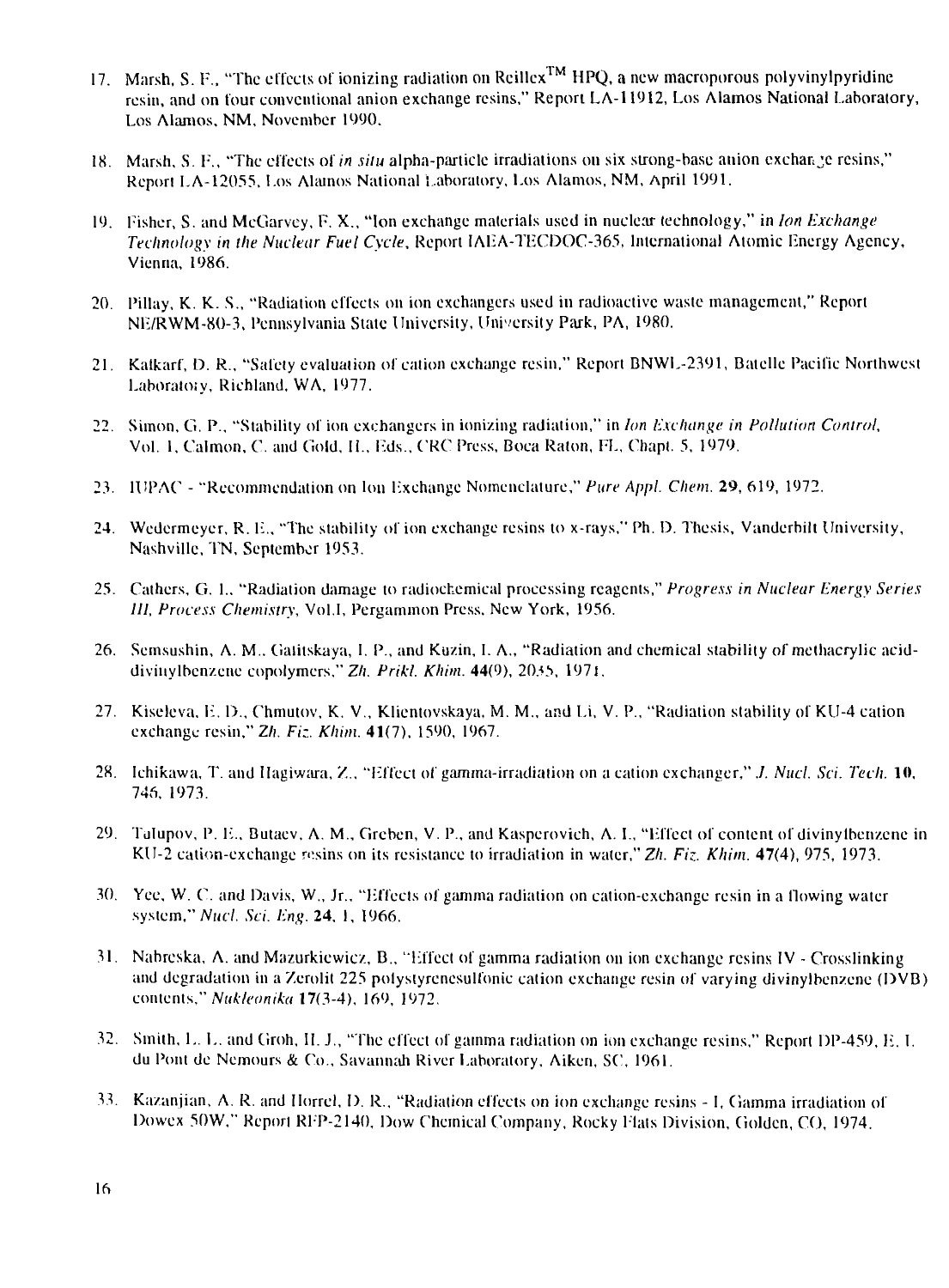- 34. Wiley, R. H. and Devenuto, Ci., "Irradiation stability of sulfnnated slyrene resins crosslinked with various divinylbenzene isomcrs and mixtures thereof," *J. Appl. Polym. Sci. 9,* 2001, 1965.
- 35. Payne, J., "Investigation of mechanism of the x-ray degradation of Dowex-50 ion exchange resin," M. A. Thesis, Vanderbill University, Nashville. TN, March 1956.
- 36. Ulley, J. W., "The chemical effects of low energy x-radialion on ion exchange resin," Part I of Ph. D. Thesis, Vanderbilt University, Nashville, TN, June 1959.
- 37. Fisher. G. H. and Threadgill, W. D., "Terminal report on an applied research program on radiation stability and inorganic radiochemistry," Report TID-21385, U. S. Atomic Energy Commission, September 1964.
- 38. Wiley, R. II. and Dyer, R. M., "Analytical and preparative vapor-phase chromalographic separation of divinylbenzene mixtures," *J. Polym. Sci. Part A* 2, 3153, 1964.
- 3 ( >. Wiley, R. II. and Venkalachalam, T. K., "Rates of sulfonation of polystyrenes crosslinked with pure *p-, 2: \lm:p-.* and commercial divinylbenzenes," ./. *Polym. Sci. Part A* 3, 1063, 1965.
- 40. Swyler, K. J.. Dodge, C. E.. and Datyal, R.. "Irradiation effects on the storage and disposal of radioactive ion exchange media," Report NUREG/CR-3383. 11. S. Nuclear Regulatory Commission. 1983.
- 41. Higgins, I. R., "Radiation damage to organic ion exchange materials," Report ORNI.-1325, Oak Ridge National Laboratory, Oak Ridge. TN. February 1953.
- 42. Askarov, M. A., Dzhalilov, A. T., Nazirova, R. A., and Tsveshko, G. S., "Radiation stability of polycondensation ion-exchange resins based on furfural," *Zh. Prikl. Khim.* 46(9). 2115, 1973.
- 43. Shigematsu, T. and Oshio, T., "Effect of cobalt-60 gamma radiation on ion-exchange resin," *Bull. Inst. Chan. Research, Kyoto Univ.* 37, 349, 1959.
- 44. Fisher. S. A.. "Effects of gamma radiation on ion exchange resins," Report RMO-2528, U.S. Atomic Energy Commission, 1954.
- 45. Kiseleva. E. D., Chmutov. K. V.. and Krupnovn, V. N.. "Radiation stability of ion-exchange resins," *Zh. Fiz. Khun.* 32(11), 2457, 1962.
- 46. Kiseleva. E. D., Chmutov, K. V., and Klicntovskaya. V. M., "The radiation stability of KU-5, KU-6. and EO-7 polycondensed cation exchange resins." *Zh. Fiz. Khim.* 39(3), 771, 1965.
- 47. Kiseleva, E. D., Chmutov, K. V., and Klientovskaya. V. M., "Action of ionising emission from a stream of accelerated electrons on polycondensation cation-exchange resins," *Zh. Fiz. Khim.* 42(11), 2854. 1968.
- 48. Tulupov, P. E. and Kasperovich, A. I.. "Effect of the structure of macromoleeules of sulphonic acid cationexchange resins on their stability to radiation." *Zh. Fiz. Khim.* 42(8), 1978. 1968.
- 49. Kazanjian, A. R. and Uorrell. D. R.. "Radiation effects on ion exchange resins II: Alpha irradiation o\* Dowex-1," Report RFP-2534. Dow Chemical Co., Rocky Flats Division, Golden, CO. 1975.
- 50. Pesek, M., "Ionizing radiation effects on various types of styrene-divinylbenzene ion-exchange resins," *.lad.* Energ. 14(8). 313. 1968.
- 51. Sheliya. R. S., Unny, V. K. P., and Vartak, D. G., "Studies on radiation stability of some organic cation & anion exchange resins." *Indian J. Chem.* 16A, 24, 1978.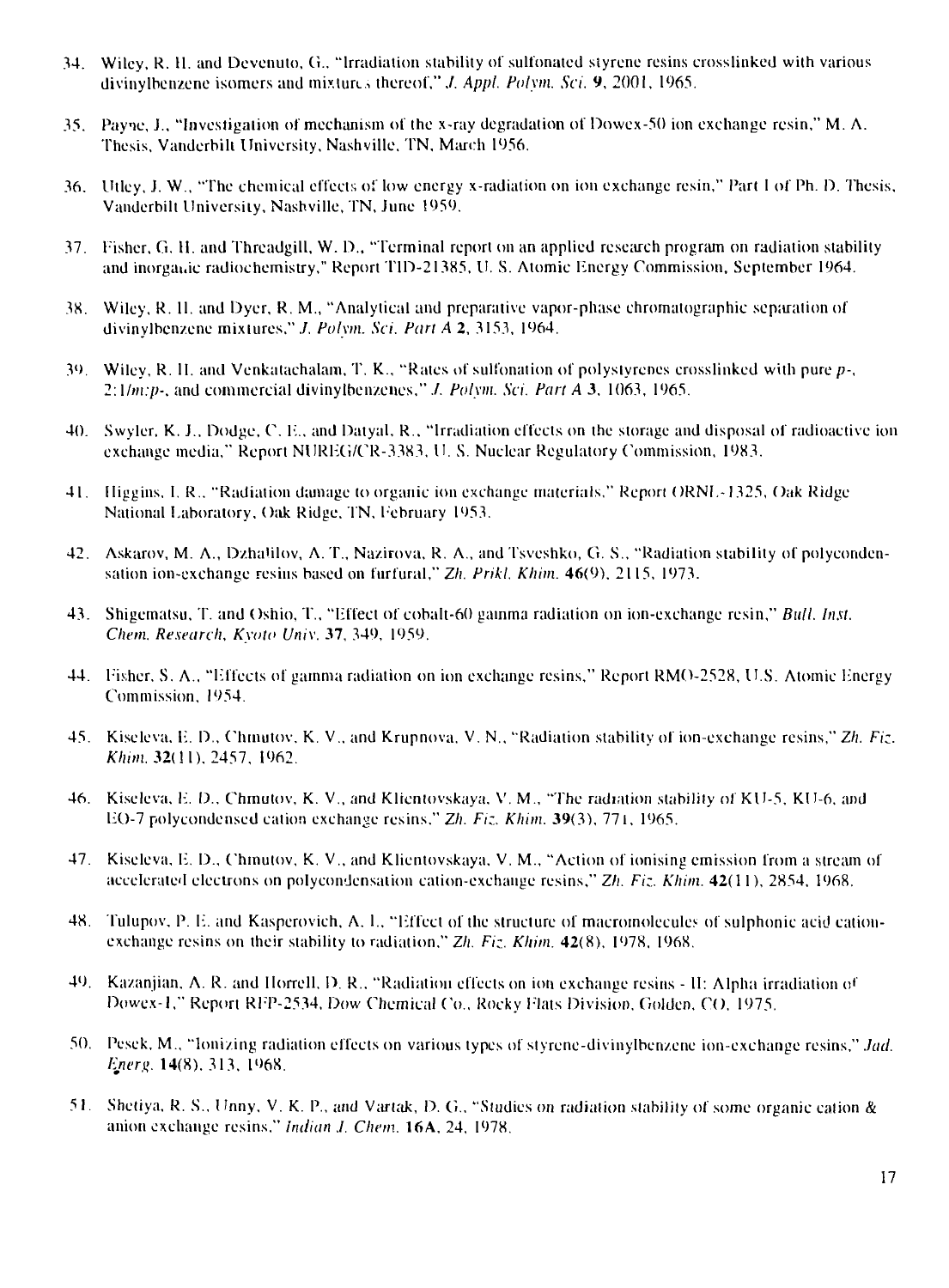- 52. Bauman, E. W., "Radiolysis of ion exchangers used in ihe purification systems of Savannah River reactors," Report DP-977, E. I. du Pont de Nemours & Co., Savannah River Laboratory, Aiken, SC, July 1965.
- 53. Basinski, A., Nabreska, A., and Tempczyk, M., "Effect of gamma radiation on ion exchange resins. I Irradiation damage of functional groups in the strong base anion-exchange resin Zerolit FF-IP," *Nukleonika* 14(5), 50s), l')69.
- 54. Nabrcska. A., Basinski, A., and Litowska, M., "Effect of gamma radiation on ion exchange resins II Investigation of the effect of gamma radiation on Zerolit FF-IP by the IR method," *Nukleonika* 15(2), 177, l ( >70.
- 55. Lilowska, M. and Basinski, A., "Effect of gamma radiation on ion exchange resins V Kinetics of radiation damage of strongly alkaline function groups in anion exchange resin Zerolil FF-IP," *Nukleonika* 18(5), 195, 1973.
- 56. I.itowska, M., Nabreska, A., and Oslrowska, J., "Effects of gamma radiation on ion exchange resins VI The kinetics and mechanism of radiation-induced decomposition of functional groups in an IMAC S5-40 anion exchange resin," *Nukleonika* ' 9(1), 21. 1974.
- 57. Hall, G. R. and Streat, M., "Radiation-induced decomposition of ion-exchange resins: I. Anion-exchange resins," *J. Chem. Soc. B*, 5205, 1963.
- 58. Ahmed, M. T., Clay, P. G., and Hall, Ci. R.. "Radiation-induced decomposition of ion-exchange resins: Part i'J - The Mechanism of the deamination of anion exchange resins," ./. *Chem. Soc,* 1155, J966.
- 59. Kiseleva. E. D., Chmutov, K. V., Khasanova, V. M., and Markova, Z. A., "Radiation stability of AN-25 and AN-25A anion-exchange resins." *Zh. Fiz. Khun.* 45(4), 897, 1971.
- 60. Kiseleva, E. D., Khasanova, V. M., and Chmutov, K. V., "The radiation stability of AVKh-8P and AVI-8P quinoline and isoquinoline anion exchange resins," *Zh. Fiz. Khim.* 45(5), 1192, 1971.
- 61. Khasanova, V. M., Kiseleva, E. D., and Chmutov, K. V., "An infrared spectroscopic study of the changes in the structure of AVKh-8 and AVI-8P anion exchange resins under the influence of ionising radiation," *Zh. FK.. Khun.* 45(5). 1277, 1971.
- 62. Kiseleva, E. D., Chmutov, K. V., and Kuligina, N. V., "The mechanism of the effect of ionising radiation on AV-I7 anion-exchange resin." *Zh. Fiz. Khim.* 44(2). 472, 1970.
- 63. Kiseleva, E. D., Chmutov, K. V., and Filatova, N. V., "Radiation stability of ion-exchange resins: III. Action of an ion; .ing flux of accelerated electrons on anion-exchange resins," *Zh. Fiz. Khim.* 36(1), 2465, 1962.
- 64. Kiseleva, E. D., Tabakova, S. V., and Chmutov, K. V., "Kinetics of the sorption of the hexanitratoplulonate anion on irradiated AN-24 anion-exchange resin," *Zh. Fiz. Khim.* 50(9), 2375, 1976.
- 65. Kiseleva, E. D., Tabakova, S. V., and Chmutov, K. V., "Kinetics of the Sorption of the hexanitratoplutonate aaion on AN-24 anion-exchange resin irradiated in nitric acid," Zh. Fiz. Khim. **50**(9), 2377, 1976.
- 66. Kazanjian. A. R. and Stevens, J. R., "Radiation effects on MSC-1, Amberlite 252, and Duolitc C-264 ion exchange resins." Report RFP-3541, Rockwell International Rocky Flats Plant, Golden, CO, 1983.
- 67. Kazanjian, A. R. and Killion, M. E., "Radiation effects on Amberlite IRA-938 and Bio-rad AG-MP-50 ion exchange resins." Report RFP-3167, Rockwell International Rocky Flats Plant, Golden, CO, 1982.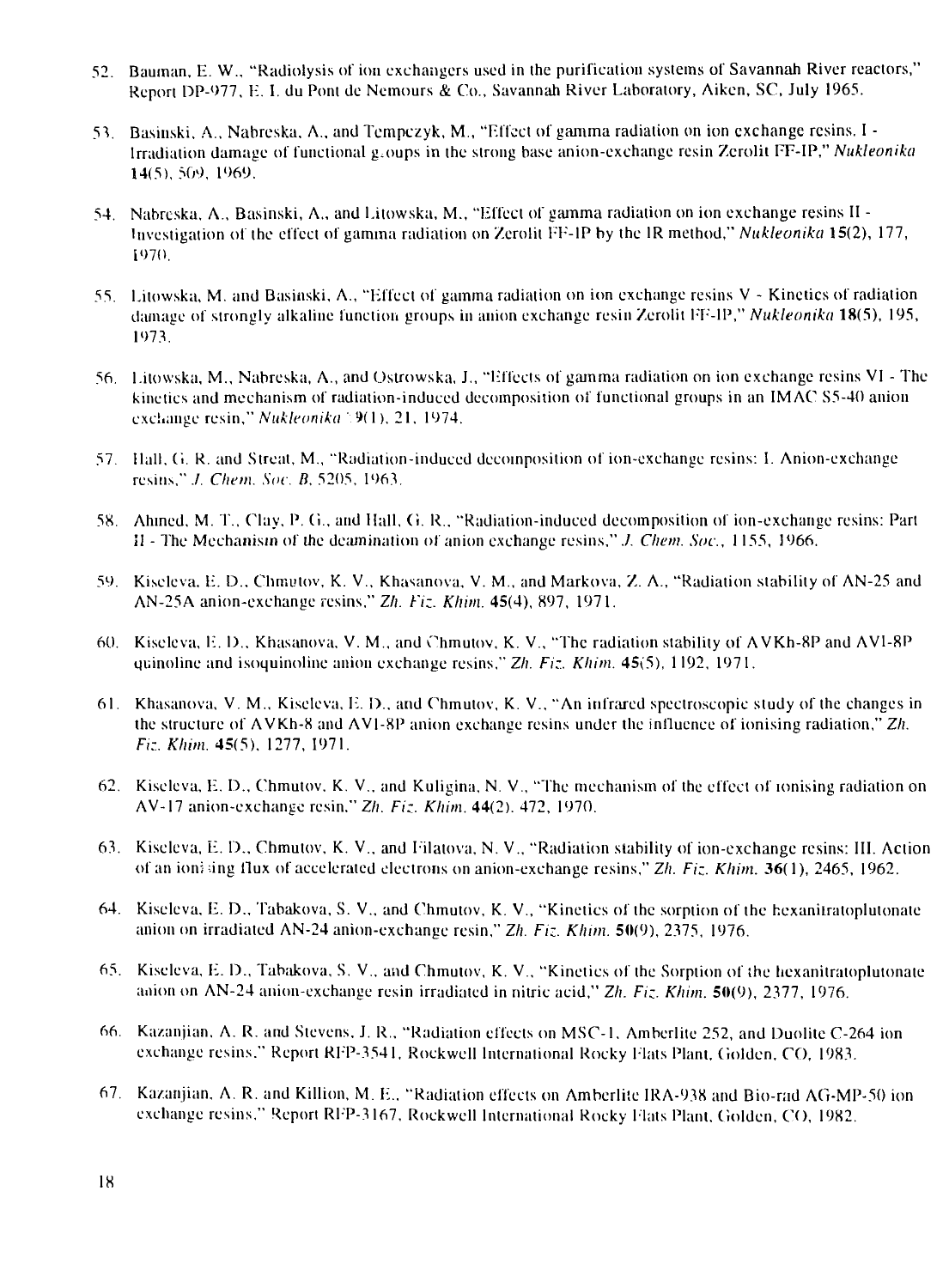- 68. Gribanova, 1. N., Khol'kina, I. D., Polovinkin, Yu. N., and Nikolaev, A. V., "Radiation, chemical, and mechanical stability or porous organophosphorus cation exchangers," *Zh. Fiz. Khim.* 44(7), 1752, 1970.
- 6 l ). Calmon, C, "Hxplosion hazards of using nitric acid in ion-exchange equipment," *Chem. Eng.* November 17, 1960,271.
- 70. Miles, 1\ W., "Ion-exchange-resin system failures in processing actinides," *Nucl. Safety 9(5),* 394, 1968.
- 71. Ryan, J. L., "Proceedings of the US-UK Technical Exchange Meeting, Oak Ridge National Laboratory, April 25-27, I960," Report T1D-7607, U. S. Atomic Tinergy Commission, 1961, 2.
- 72. Calleri, G., Geoffroy, A., Franssen, F., and Demonie, M., "Study of the kinetics of loading Pu(IV) on Pennutit SK resin from 7.2 M nitric acid," liurochemie Technical Repor! No. 120, (NP-12345), 1961.
- 73. Marston, C. R., Reilly Industries, Inc., Indianapolis, IN, personal communication. N\'vcmber 1988.
- 74. Zainutdinov. S. S., Dzhalilov, A. T., and Askarov, M. A., "Study of the radiation resistance of anionexchange resins made of epichlorohydrin with vinylpvridines," Zh. Prikl. Khim. 55(8), 1862, 1982.
- 75. Marsh, S. F., "Reillex<sup>TM</sup> HPQ: A new netwoporous polyvinylpyridine resin for separating plutonium using nitrate anion exchange," *Soh: r\u. ion Lull.* 7(5), 908, 19X9.
- 76. Kazanjian, A. J. and Horrell, D. R., "Radiation effects on ion-exchange resins III: Alpha irradiation of Dowes 50W," Report DP-RFP-2298, Dow Chemical Co., Rocky Flats Division, Golden, CO, June 1975.
- 77. Speeht, S., Schutz, B. ()., and Born, II.-J., "Development of a high-pressure ion-exchange system for rapid preparative separations of transuranium elements," *J. Radioanal. Chem.* 21, 167, 1974.
- 78. Panunonova. V. I., Vysokoostrovskaya, N. B., Nikolaev, V. M., Osipov, S. V., and Frolov, V. I., "Influence of internal alpha-irradiation on the characteristics of the anion-exehangc resin AV-23M," *Radiokhimia* 12(1), 127. 1970.
- 79. Ahrens, R. W.. "Alpha-particle radiolysis on anion exchange resins," Report DP-654, P.. I. du Pont de Nemours & Co., Savannah River Laboratory, Aiken, SC\ November 1961.
- 80. Ahmed, M. I., "Decomposition of anion exchange resins by alpha and gamma radiations," Ph.D. thesis, Imperial College of Science and Technology. University of London, September 1965, 83.
- 81. Marsh. S. l\, "The effects of external gamma radiation and of *in situ* alpha particles on five strong-base anion exchange resins," *Ion Exchange Advances, Proceedings of IEX* '92, M. J. Slater, Ed., Elsevier Applied Science, London and New York, 1992, 358.
- 82. Myasoedova V. G. and Savvin, S. B.. "New etiolating sorbents and their use in analytical chemistry," *Zh. Anal. Khan.* 37. 499, 1982.
- 83. Millar, J. R., Petruzelli, D., and Tiravanti, G., "Some problems in the use of chelating resins for environmental protection from toxic metals." *Recent Developments in Ion Exchange 2.* P. A. Williams and M. J. Hudson, Eds., Elsevier Applied Science, London and New York. 1990, 337.
- 84. Sengupta. A. K. and Zhu. L, "Chclating polymers with nitrogen donor atoms: some unique properties and related application potentials," New Developments in Ion lixchange: Materials, Fundamentals, and Applications, *Proc. Int. Conf. on Ion Exchange, ICIE '91.* October 2^4, 1991, 'Tokyo, Japan, M. Abe, T. Kataoka, and T. Suzuki, Eds., Elsevier, New York, 1992, 561.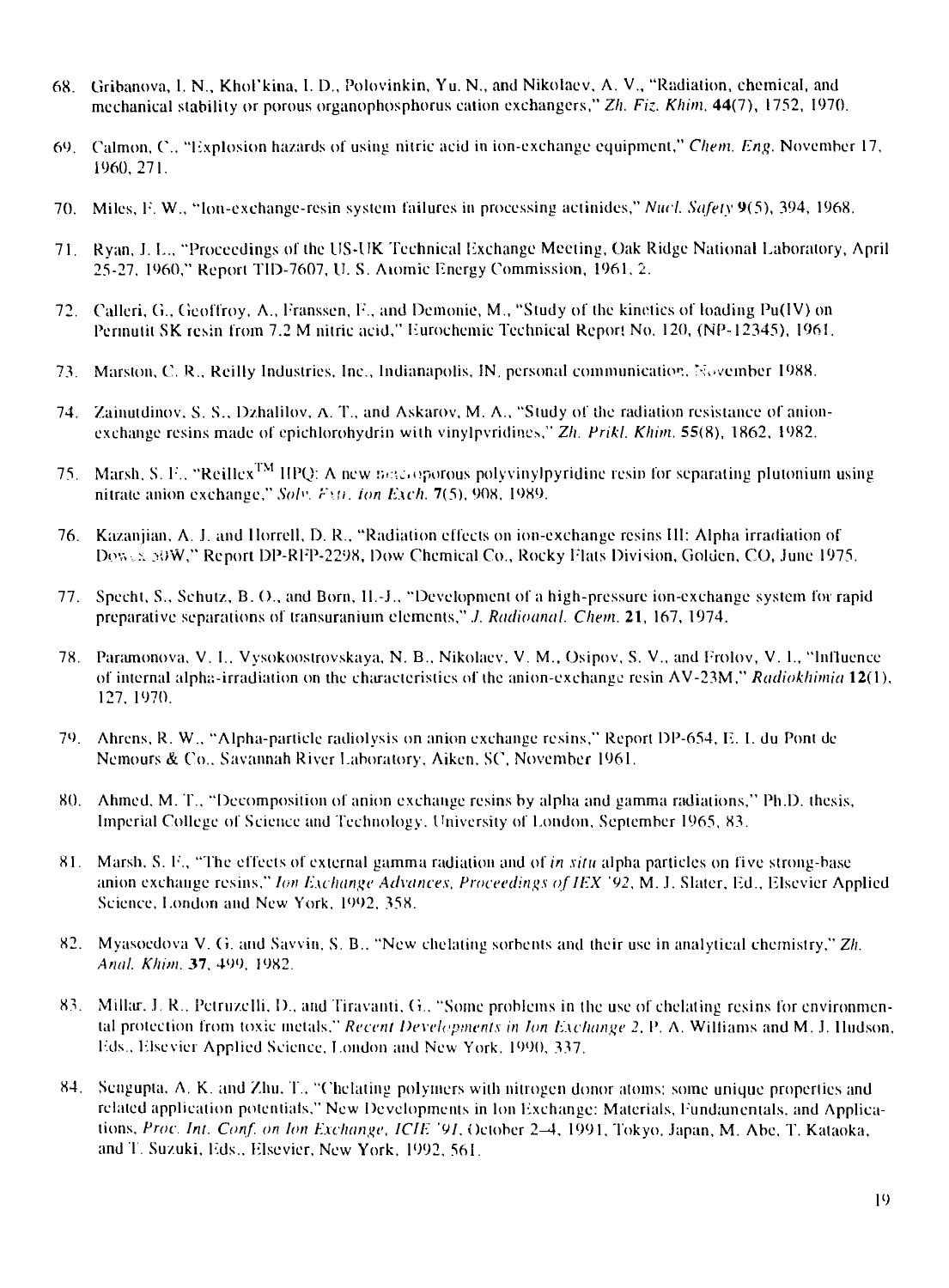- 85. Green, B. R. anil Hancock, R. D., "Recent advances in the development of resins for use in hydrometallurgy," *Hydrometall. 81, Proc. Soc. Chem. Ind. Symp.*, 1981, E6: 1-13.
- 86. liccles, H. and Greenwood, II., "Chelate ion-exchangers: the past and future applications, a user's view," *Solv. E.xtr. Ion Exch.* 10(4), 713, 1992.
- 87. Murty, G. S., "liffect of gamma radiation on carboxylic acid ion-exchange resins," *Proc. Nuct. Cliem. Rudwchem. Symp.,* 1981,708.
- 88. Pfrepper. G., Mai, II., Herrmann, M., and Langguth, H., "The resistance of ion exchangers to nitric acid and radiation: III. Investigations of the resistance of the Wof MC 50 type chclating ion exchanger to gamma radiation in the air-dry state and in nitric acid," Radiochim. Acta 28, 177, 1981.
- 89. Tulupov, I'. E., Pashkov. A. B., Slahkaya. L. D., Lyuslgarten, E. I., /huravleva, L. I., and Sharkova, E. A., "Radiochemical synthesis and properties of a cation exchanger based on bis-2,2"-chloroethyl ester of vinyiphosophonic acid and divinylbenzene," *Zh. Prikl. Khim.* 44(9). 2029, 1971.
- 90. Nikolaev, A. V., Gribanova, 1. N., Yakovleva, N. L., and Khol'kina, I. D., "Radiation stability of complexforming organophosphorus resins." *Zh. Fiz. Khim.* 40, 848, 1966.
- 91. Nurkhodzhaeva, Z. A., Menligaziev, E. Z., and Ergpzhin, E., "Radiation stability of polyfunctional anion exchangers," *Izv. Aknd. Nuuk Kaz, SSR, Ser. Khim.* 1988(3). 45. (English abstract CA1O9:13O11 Is.)
- 92. Kiseleva, E. D., Tabakova, S. V., and Chmutov, K. V., "Structure of VP-K amphoteric ion-exchange resin investigated by infrared speclroscopy," *Zh. Ft:.. Khim.* 48(5), 1106, 1974.
- 93. Tabakova, S. V., Kiseleva, E. D., and Chmutov, K. V., "The change in the ion-exchange properties of the VPK amphclylc on irradiation in the form of complexes," *Zh. Fiz. Khim.* 56, 372, 1982.
- 94. Tabakova, S. V., Kiseleva, E. D., and Chmutov, K. V., "The selectivity of the VPK ampholytc irradiated in the form of an intramolecular salt," *Zh. Fiz. Khim.* 56, 217, 1982.
- 95. Tabakova. S. V. and Kiseleva, E. D., "Changes in the Ion Exchange Properties of the vinylpyridine carboxylic acid ampholyte irradiated in the metal complex form; II. Ion exchange properties of vinylpyridine carboxylic acid irradiated as strontium complexes," *Zh. Fiz. Khim.* 60. 3101, 1986.
- 96. Tabakova. S. V. and Kiseleva, E. D., "Changes in the Ion Exchange Properties of the vinylpyridine carboxylic acid ampholyte irradiated in the metal complex form: III. Irradiation of vinylpyridine carboxylic acid as nickel complexes," *Zh. Fiz. Khim.* 60, 3104, 1986.
- 97. Alexandraios, S. D., Crick, D. W.. and Quillen, D. R., "Development of bifunctional polymers for metal ion separations: Ionic recognition with polymer-supported reagents," *lnd. Eng. Chem. Res.* 30, 772, 1991.
- 98. Alexandratos, S. I)., Quillen, D. R.. and McDowell, W. J., "Bifunctional phosphinic acid resins for the complexation of lanthanides and actinides," *Sep. Sci. Techno I.* 22(2&3), 983, 1987.
- 99. llorwitz. E. P.. Gatrone, R. C, Chiarizia. R., Nash, K. E., Alexandratos, S. D., Trochimczuk, A. W., and Crick, D. W., "Diphonix: a new chelate ion exchange resin," oral presentation only, *IEX '92 Int. Conf. on Ion Exchange Advances.* Churchill College, Cambridge University, England, July 12-17, 1992.
- 100. Amphlett, C. B.. "Synthetic inorganic ion exchangers and their applications in atomic energy," *Proceedings of the Second International Conference on the Peaceful Uses of Atomic Energy, Geneva 1959,* Vol. 7, United Nations, New York, NY, 1959, P/271.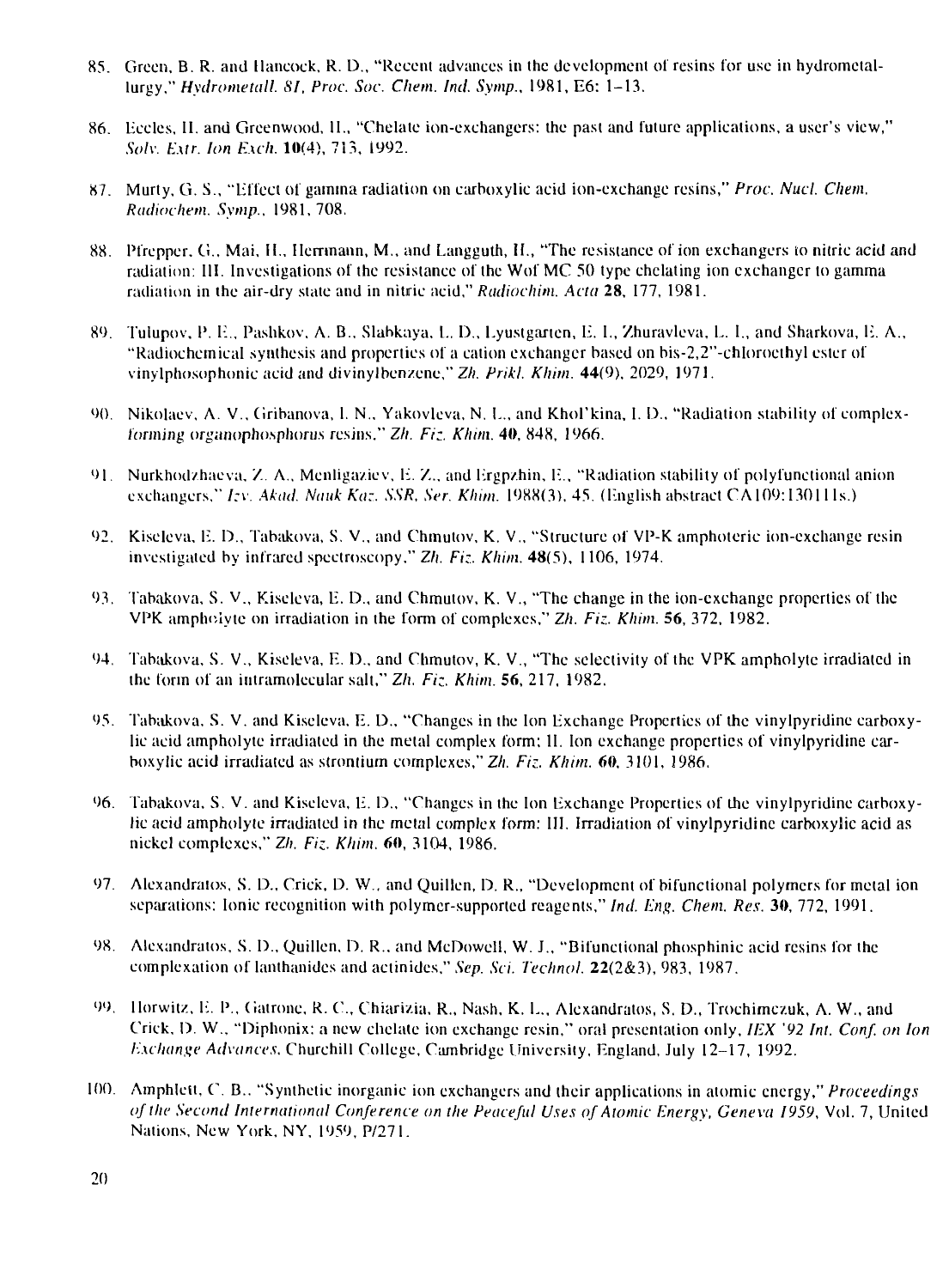- 101. Amphlett, C. B., *Inorganic km Exchangers,* Elsevier Publishing Company, New York, 1964.
- 102. Vcsley. V. and Pekarck, V., "Synthetic inorganic ion exchangers 1," *Talania* 19, 219 (1972).
- 103. Pekarek, V. and Vesley, V.. "Synthetic inorganic ion exchangers II," *Talania* 19, 1245 (1972).
- 104. Clearfield, A., lid., *Inorganic km Exchange Materials,* CRC Press, Inc.. Boca Raton, FL, 1982.
- 105. Qureshi, M. and Varshney, K. G., Eds., *Inorganic Ion Exchangers in Chemical Analysis,* CRC Press, Boca Raton. FL, 1991.
- 106. Doseh, R. (i., "Final report on the application of titanates, niobates and tantalates to neutralized defense waste decontamination - materials properties, physical forms, and regeneration techniques," Report SAND-80-1212, Sandia National Laboratories, Albuquerque, NM, 1981.
- 107. Ennalov, S. 1:.. "F.ffects of gamma-ray exposure on the adsorption capacity of KSM-6 silica gel," *Izv. Acacl. Nauk. Kazakh. SSR,* Phys. and Math. Ser. No.4, 48, 1967.
- 108. Kenna, B. T., "Radiation stability of sodium titanate ion exchange materials," Report SAND-79-0199, Sandia National Laboratories, Albuquerque, NM, 1980.
- 109. Mathew, J., Tandon, S. N., and Gill, J. S., "Effects of gamma radiation on exchange characteristics of some antimonates," Radiochem. Radioanal. Lett. 30(5-6), 381, 1977.
- 110. Singh, N. J., Tandon, S. N., and Gill, J. S., "Resistance of zirconium arseuophosphate ion exchanger against gamma radiation," *Radiochem. Radioanal. Lett.* 41(1), 79, 1979.
- 111. Zsinka, L., Szirtes, L., Mink, J., and Kalman. A.. "Fffects of gamma radiation on various synthetic inorganicion exchangers," *J. Inorg. Nucl. Chem.* 36, 1147, 1974.
- 112. Palau, G. I.., "A study of gamma radiation effects on zeolite and steels used in ion exchange systems," Master's Thesis in Nuclear Engineering, Pennsylvania Slate University, University Park, PA, 1986.
- 113. Hooper, E. W., "The application of inorganic ion exchangers io the treatment of medium active effluents," *Solvent Extraction ami Ion Exchange in the Nuclear Fuel Cycle, D.* II. Logsdail and A. L Mills, Eds., Ellis IIorwood Limited, Chichesler, England, 1985, 145.
- 114. Hooper. E. W., Phillips. B. A., Dagnall, S. P.. and Moncklon, N. P., "An assessment of the application of inorganic ion exchangers to the treatment of intermediate level wastes," Report AERE-R 11088, AERE, Harwell Laboratory, England, 1984.
- 115. Phillips, B. A., Hooper, E. W., and Monckton, M. P., "Study of inorganic exchangers in the treatment of medium active effluents. Part II - Effect of gamma irradiation on absorber performance," Report AERE-G3857. AERE. Harwell Laboratory. England. 1986.
- 116. Inoue, Y. and Tsuji, M., "Studies of the hydrous titanium oxide ion exchanger. IV: The effect of radiation and heat treatment." *Bull. Chem. Soc. Japan* 51(3), 794, 1978.
- 117. Lehto, J. and Miettinen, J. K.. "Sodium titanate a highly selective inorganic ion exchanger for strontium," *Inorganic Ion Exchangers anil Sorhems for Chemical Processing in the Nuclear Fuel Cycle,* IAEA-TECDOC-337, International Atomic Energy Agency, Vienna, 1985, 9.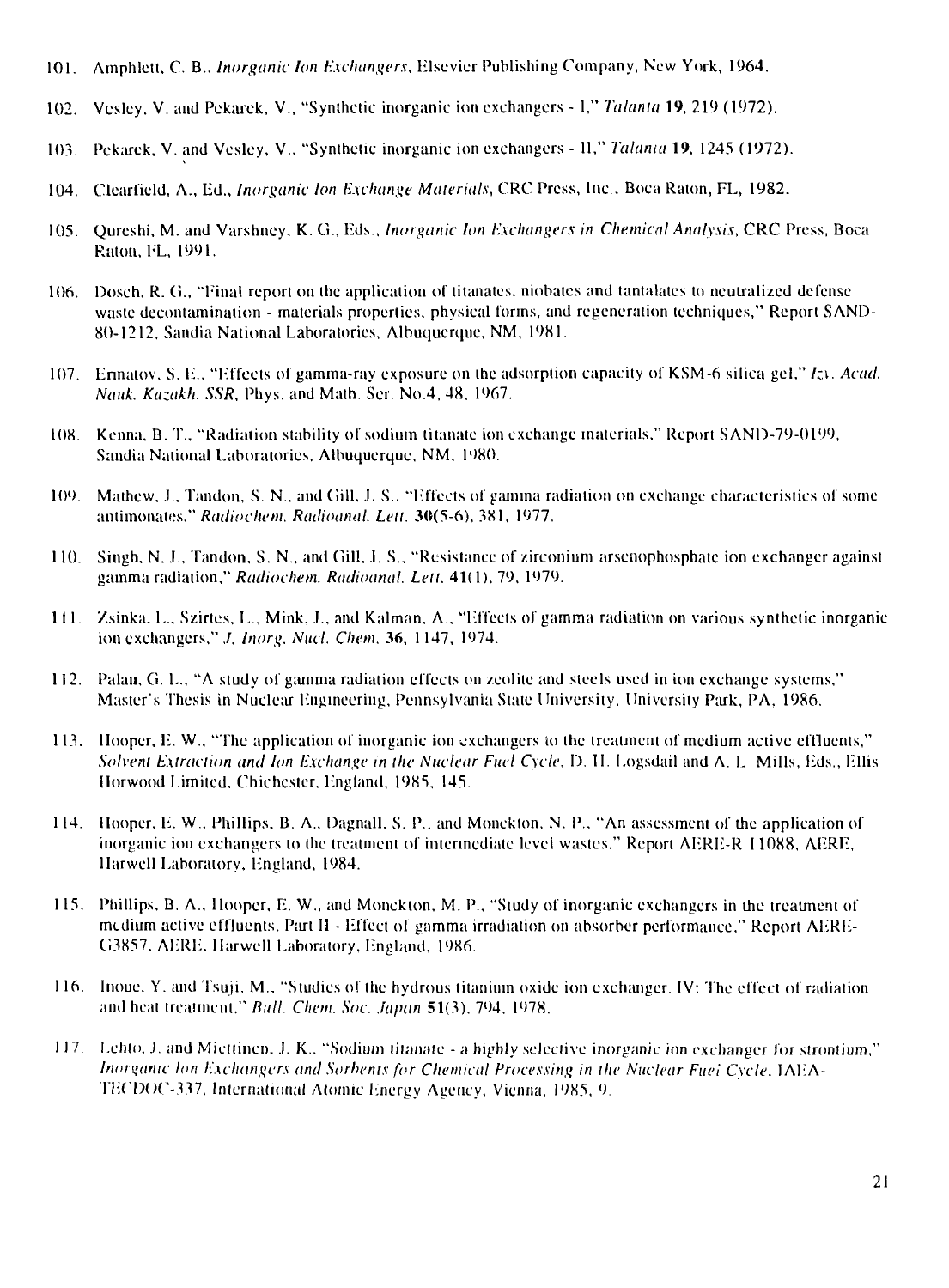- 118. Dyer, A. and Jamil, M., "Inorganic anion exchangers for ihe treatment of radioactive wastes," *Ion Exchange for Industry,* Streat. M., Ed., Ellis Horwood Limited, 1988, 495.
- 11<sup>1</sup> ). Weiss, A. and Weiss, A. Z., "Mercarbide as an anion exchanger," *Z. Anorg. Allgem. Chem.* 282, 324, 1955.
- 120. Dyer, A., Malik, S. A., Araya, A., McConville, T. J., "New anion exchangers of the zeolilic type," *Recent Developments in Ion Exchange.* Williams, P. A. and Hudson, M. J., Eds., Elsevicr Applied Science, London and New York, 1988, 257.
- 121. Murihy, T. S., Balasubramanian, K. R., Rao, K. R., and Narasumha, K. L., "Radiation stability of inorganic exchangers used for fission product separation," *Proc. Nucl. Chem. Radiochem. Symp.,* 1980, Bombay, India, 309.
- 122. Varshney, K. G., Varshney, K... and Agrawal, S., "Ion exchange behavior and selectivity behavior of thermally treated and gamma-irradiated phases of zirconium arsenophosphate cation exchanger: Separation of Al(lll) from some silicate rocks," *Sep. Sci Technol.* 18, 905. 1983.
- 123 Varshney, K. G., Sharma, U., Rani, S., and Premadas, A., "Cation exchange study on crystalline and thermally stable phase of antimony(V) silicate: Effect of irradiation on its ion exchange behavior and separation of Cd(Il) from Zn(II) and Mn(II), and of Mg(II) from Ba(II). Ca(II) and Sr(ll)," *Sep. Sci. Technol.* 17, 1527, 1982-1983.
- 124. Varshney, K. G., Sharma, U., and Rani, S., "Synthesis and analytical applications of thorium(IV) phosphosilicate, a new mercery selective cation exchanger: Effect of irradiation on its ion exchange behavior,"./. *Indian Chem. Sot;* 6i, 220, 1984.
- 125. Gill, J. S. and Tandon, S. N., "Investigation of Ihe resistance of some inorganic ion exchangers against gamma radiation." *Radiochem. Radioanal. Leu.* 14, 379, 1973.
- 126. Mercer, B. W. and Ames. L. L., "Zeolite ion exchange in radioactive and municipal waste water treatment," *Natural Zeolites - Occurrences, Properties, and Uses,* Sand, L. B. and Mumpton, F. A., Eds., Pergamon Press. New York, NY. 1978. 415.
- 127. Sherman, J. D., Senior Development Associate, Union Carbide Corporation, personal communication, November 24, 1980.
- 128. Schultz, W. W.. Chief Scientist, Rockwell Hanford Operations, personal communication, July 22, 1980.
- 129. Ryan, J. L., Senior Research Scientist, Battelle Pacific Northwest Laboratories, personal communication, October 7, 1980.
- 130. DOE Task Force, "Evaluation of increased cesium loading on submerged dcmineralizer system (SDS) Zeolite beds," Report DOE/NE-0012, LI. S. Department of Energy, 1961.
- 131. Fullerton, R., "The effects of gamma radiation on clinoptilolite," Report HW-69256, Ilanford Atomic Products Operation. Richland, WA, April 1961.
- 132. Wallace, R. M. and Bibler, N. E., E. I. du Pont dc Nemours & Co.. Savannah River Laboratory, Aikcn, *SC,* Personal communication, February 20, 1981.
- 133. Komarneni, S., Palau, G. L., and Pillay. K. K. S., "Radiation effects on a zeolite ion exchanger and a pollucite," *Nucl. Chem. Waste Manage.* 4, 335, 1983.